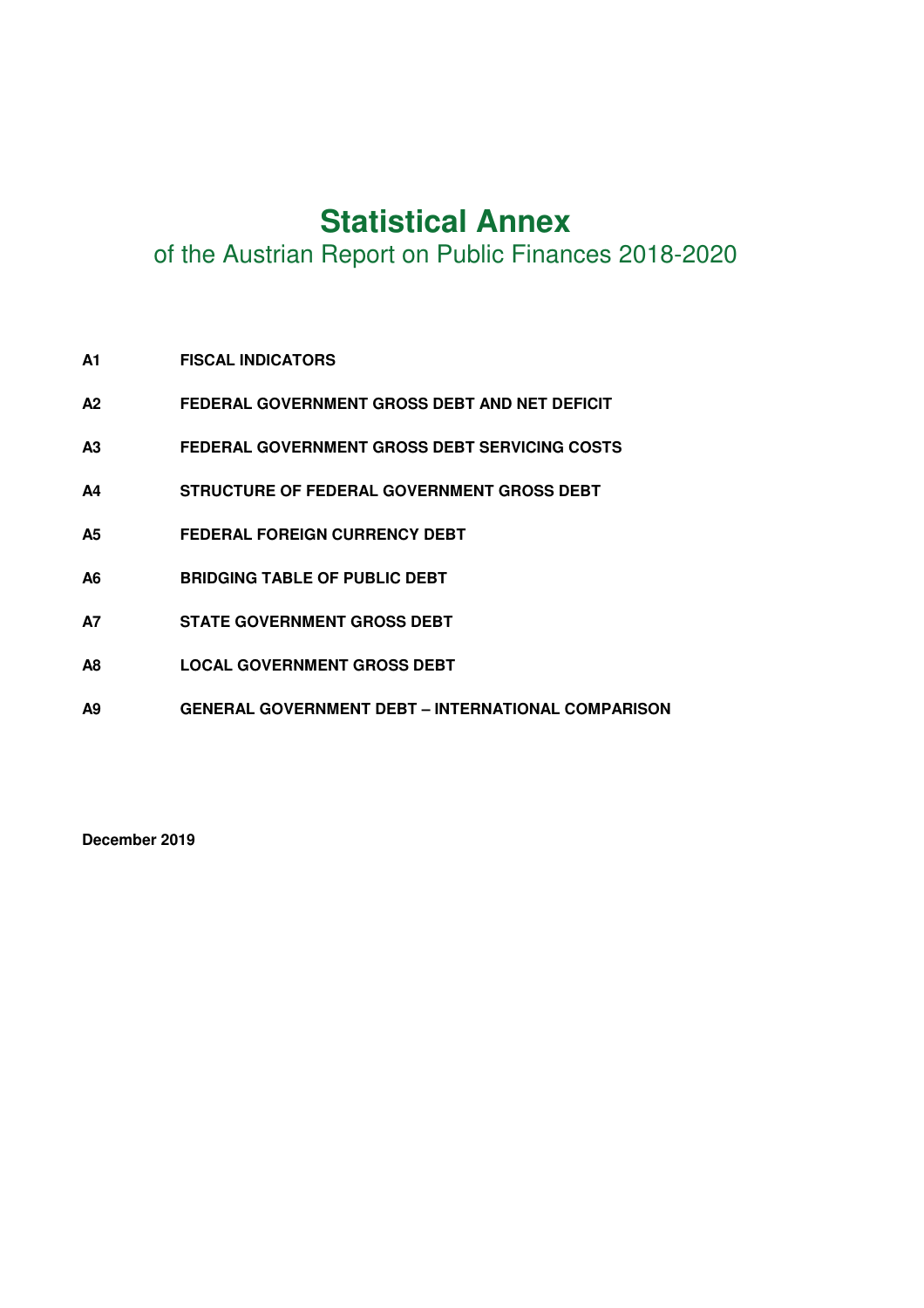### A 1 FISCAL INDICATORS

## General government net borrowing / net lending by subsectors<sup>1)</sup>

|      | <b>Central government</b> |            | <b>State and local government</b> |          | <b>Social security funds</b> |              | General government total |          |  |
|------|---------------------------|------------|-----------------------------------|----------|------------------------------|--------------|--------------------------|----------|--|
|      | <b>EUR million</b>        | % of GDP   | <b>EUR million</b>                | % of GDP | <b>EUR million</b>           | % of GDP     | <b>EUR million</b>       | % of GDP |  |
| 2002 | $-2,970$                  | $-1.3$     | $-330$                            | $-0.1$   | $-86$                        | 0.0          | $-3,132$                 | $-1.4$   |  |
| 2003 | $-3,985$                  | $-1.7$     | 120                               | 0.0      | $-129$                       | $-0.1$       | $-4,142$                 | $-1.8$   |  |
| 2004 | $-11,088$                 | $-4.6$     | $-154$                            | $-0.1$   | $-201$                       | $-0.1$       | $-11,645$                | $-4.8$   |  |
| 2005 | $-6, 112$                 | $-2.4$     | 352                               | 0.1      | $-60$                        | 0.0          | $-6,373$                 | $-2.5$   |  |
| 2006 | $-5,790$                  | $-2.2$     | $-364$                            | $-0.2$   | -3                           | 0.0          | $-6,791$                 | $-2.5$   |  |
| 2007 | $-3,151$                  | $-1.1$     | 101                               | 0.0      | $-254$                       | $-0.1$       | $-3,847$                 | $-1.4$   |  |
| 2008 | $-3,906$                  | $-1.3$     | $-216$                            | $-0.1$   | 147                          | 0.1          | $-4,393$                 | $-1.5$   |  |
| 2009 | $-12,337$                 | $-4.3$     | $-2,913$                          | $-1.0$   | 202                          | 0.1          | $-15,352$                | $-5.3$   |  |
| 2010 | $-9,786$                  | $-3.3$     | $-3,634$                          | $-1.2$   | 553                          | 0.2          | $-13,142$                | $-4.4$   |  |
| 2011 | $-7,074$                  | $-2.3$     | $-1,037$                          | $-0.4$   | 633                          | 0.2          | $-7,919$                 | $-2.6$   |  |
| 2012 | $-6,810$                  | $-2.1$     | $-236$                            | $-0.1$   | 542                          | 0.2          | $-6,976$                 | $-2.2$   |  |
| 2013 | $-6,488$                  | $-2.0$     | 325                               | 0.1      | 418                          | 0.1          | $-6,317$                 | $-2.0$   |  |
| 2014 | $-9,388$                  | $-2.8$     | $-7$                              | 0.0      | 303                          | 0.1          | $-9,092$                 | $-2.7$   |  |
| 2015 | $-4,120$                  | $-1.2$     | 368                               | 0.1      | 275                          | 0.1          | $-3,477$                 | $-1.0$   |  |
| 2016 | $-4,397$                  | $-1.2$     | $-1,532$                          | $-0.4$   | 441                          | 0.1          | $-5,488$                 | $-1.5$   |  |
| 2017 | $-3,156$                  | $-0.9$     | $-70$                             | 0.0      | 472                          | 0.1          | $-2,754$                 | $-0.7$   |  |
| 2018 | $-542$                    | $-0.1$     | 733                               | 0.2      | 571                          | 0.1          | 763                      | 0.2      |  |
| 2019 |                           |            |                                   |          |                              |              | 2,210                    | 0.6      |  |
| 2020 | ٠                         | $\epsilon$ |                                   |          |                              | $\mathbf{r}$ | 1,689                    | 0.4      |  |

1) 2004 including remission of Austrian Federal Railways' (ÖBB's) debt to the federal government.

Source: Statistics Austria, Austrian Institute of Economic Research (GDP) and Fiscal Advisory Council's fall forecast (2019 and 2020).

## Gross public debt $^{1)}$  by subsectors

|      | Central government <sup>2)</sup>                                 |          | <b>State and local government</b> |          | <b>Social security funds</b> |          | General government total |          |  |  |  |  |
|------|------------------------------------------------------------------|----------|-----------------------------------|----------|------------------------------|----------|--------------------------|----------|--|--|--|--|
|      | <b>EUR million</b>                                               | % of GDP | <b>EUR millino</b>                | % of GDP | <b>EUR million</b>           | % of GDP | <b>EUR million</b>       | % of GDP |  |  |  |  |
| 2002 | 138,538                                                          | 61.1     | 11,478                            | 5.1      | 1,280                        | 0.6      | 151,296                  | 66.7     |  |  |  |  |
| 2003 | 140,576                                                          | 60.6     | 11,003                            | 4.7      | 1,109                        | 0.5      | 152,688                  | 65.9     |  |  |  |  |
| 2004 | 144,523                                                          | 59.6     | 12,061                            | 5.0      | 1,402                        | 0.6      | 157,985                  | 65.2     |  |  |  |  |
| 2005 | 157,906                                                          | 62.1     | 14,731                            | 5.8      | 1,767                        | 0.7      | 174,403                  | 68.6     |  |  |  |  |
| 2006 | 161,991                                                          | 60.5     | 16,418                            | 6.1      | 1,861                        | 0.7      | 180,270                  | 67.3     |  |  |  |  |
| 2007 | 164,934                                                          | 58.1     | 18,389                            | 6.5      | 1,352                        | 0.5      | 184,675                  | 65.0     |  |  |  |  |
| 2008 | 179,550                                                          | 61.1     | 20,544                            | 7.0      | 1,716                        | 0.6      | 201,810                  | 68.7     |  |  |  |  |
| 2009 | 202,278                                                          | 70.2     | 25,183                            | 8.7      | 2,554                        | 0.9      | 230,015                  | 79.9     |  |  |  |  |
| 2010 | 211,735                                                          | 71.6     | 31,011                            | 10.5     | 1,951                        | 0.7      | 244,697                  | 82.7     |  |  |  |  |
| 2011 | 219,981                                                          | 70.9     | 33,912                            | 10.9     | 1,791                        | 0.6      | 255,684                  | 82.4     |  |  |  |  |
| 2012 | 225,932                                                          | 70.9     | 33,359                            | 10.5     | 1,750                        | 0.5      | 261,041                  | 81.9     |  |  |  |  |
| 2013 | 228,692                                                          | 70.6     | 32,847                            | 10.1     | 1,690                        | 0.5      | 263,230                  | 81.3     |  |  |  |  |
| 2014 | 244,904                                                          | 73.5     | 33,773                            | 10.1     | 1,325                        | 0.4      | 280,001                  | 84.0     |  |  |  |  |
| 2015 | 255,441                                                          | 74.2     | 35,763                            | 10.4     | 1,060                        | 0.3      | 292,265                  | 84.9     |  |  |  |  |
| 2016 | 257,283                                                          | 72.0     | 37,815                            | 10.6     | 1,105                        | 0.3      | 296,203                  | 82.9     |  |  |  |  |
| 2017 | 251,245                                                          | 67.8     | 37,697                            | 10.2     | 901                          | 0.2      | 289,843                  | 78.3     |  |  |  |  |
| 2018 | 246,190                                                          | 63.8     | 37,775                            | 9.8      | 1,322                        | 0.3      | 285,287                  | 74.0     |  |  |  |  |
| 2019 |                                                                  |          |                                   |          |                              |          | 278,642                  | 69.7     |  |  |  |  |
| 2020 |                                                                  |          |                                   |          |                              |          | 275,653                  | 66.8     |  |  |  |  |
|      | 1) According to Maastricht (Commission Regulation No. 220/2014). |          |                                   |          |                              |          |                          |          |  |  |  |  |

Source: Statistics Austria, Austrian Institute of Economic Research (GDP) and Fiscal Advisory Council's fall forecast (2019 and 2020).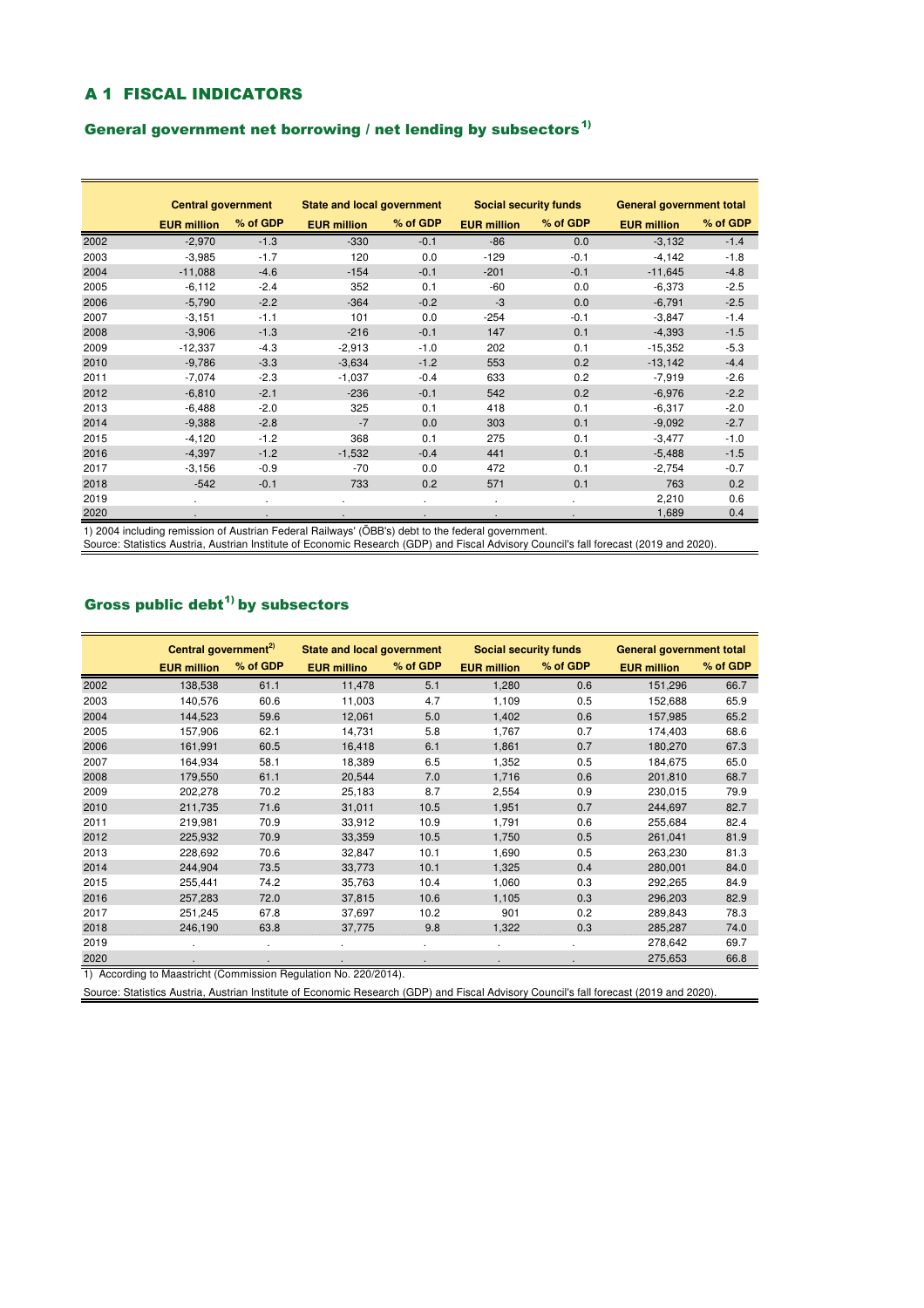#### A 1 FISCAL INDICATORS (CONT.)

#### General government net borrowing / net lending, interest payments, primary and structural budget balance

|      |                                         |          |                                | <b>Structural budget balance</b> |                    |                               |             |                 |
|------|-----------------------------------------|----------|--------------------------------|----------------------------------|--------------------|-------------------------------|-------------|-----------------|
|      | Net borrowing/net lending <sup>1)</sup> |          | Interes payments <sup>1)</sup> |                                  |                    | Primary balance <sup>1)</sup> | $FISK^{2)}$ | EC <sup>2</sup> |
|      | <b>EUR million</b>                      | % of GDP | <b>EUR million</b>             | % of GDP                         | <b>EUR million</b> | % of GDP                      | % of GDP    |                 |
| 2002 | $-3,132$                                | $-1.4$   | 7,809                          | 3.4                              | 4,677              | 2.1                           | $-1.3$      |                 |
| 2003 | $-4,142$                                | $-1.8$   | 7,373                          | 3.2                              | 3,231              | 1.4                           | $-1.0$      |                 |
| 2004 | $-11,645$                               | $-4.8$   | 7,285                          | 3.0                              | $-4,359$           | $-1.8$                        | $-4.4$      |                 |
| 2005 | $-6,373$                                | $-2.5$   | 8,187                          | 3.2                              | 1,814              | 0.7                           | $-2.0$      |                 |
| 2006 | $-6,791$                                | $-2.5$   | 8,398                          | 3.1                              | 1,608              | 0.6                           | $-2.8$      |                 |
| 2007 | $-3,847$                                | $-1.4$   | 8,902                          | 3.1                              | 5,056              | 1.8                           | $-2.6$      |                 |
| 2008 | $-4,393$                                | $-1.5$   | 8,657                          | 2.9                              | 4,264              | 1.5                           | $-2.6$      |                 |
| 2009 | $-15,352$                               | $-5.3$   | 9,052                          | 3.1                              | $-6,300$           | $-2.2$                        | $-2.9$      |                 |
| 2010 | $-13,142$                               | $-4.4$   | 8,568                          | 2.9                              | $-4,574$           | $-1.5$                        | $-3.3$      |                 |
| 2011 | $-7,919$                                | $-2.6$   | 8,643                          | 2.8                              | 724                | 0.2                           | $-2.5$      |                 |
| 2012 | $-6,976$                                | $-2.2$   | 8,656                          | 2.7                              | 1,680              | 0.5                           | $-1.8$      | $-1.8$          |
| 2013 | $-6,317$                                | $-2.0$   | 8,435                          | 2.6                              | 2,118              | 0.7                           | $-1.0$      | $-1.0$          |
| 2014 | $-9,092$                                | $-2.7$   | 8,119                          | 2.4                              | $-973$             | $-0.3$                        | $-0.6$      | $-0.6$          |
| 2015 | $-3,477$                                | $-1.0$   | 8,029                          | 2.3                              | 4,552              | 1.3                           | 0.2         | 0.1             |
| 2016 | $-5,488$                                | $-1.5$   | 7,445                          | 2.1                              | 1,957              | 0.5                           | $-1.0$      | $-1.1$          |
| 2017 | $-2,754$                                | $-0.7$   | 6,782                          | 1.8                              | 4,027              | 1.1                           | $-0.8$      | $-0.9$          |
| 2018 | 763                                     | 0.2      | 6,253                          | 1.6                              | 7,015              | 1.8                           | $-0.3$      | $-0.3$          |
| 2019 | 2,210                                   | 0.6      | 5,788                          | 1.4                              | 7,999              | 2.0                           | 0.1         | 0.0             |
| 2020 | 1,689                                   | 0.4      | 5,305                          | 1.3                              | 6,994              | 1.7                           | 0.2         | 0.0             |

1) 2004 including remission of Austrian Federal Railways' (ÖBB's) debt to the federal government.

2) FISK = Fiscal Advisory Council; EC = European Commission; fall forecasts 2019.

Source: Statistics Austria, Austrian Ministry of Finance, Austrian Institute of Economic Research (GDP), European Commission and Fiscal Advisory Council's fall forecast (2019 and 2020).

#### General government total expenditure, revenue and taxes

|      | Expenditure <sup>1) 2)</sup> |          | Revenue <sup>1)</sup> |          | <b>Taxes</b><br>national <sup>3)</sup> | <b>Taxes</b><br>international <sup>4)</sup> |
|------|------------------------------|----------|-----------------------|----------|----------------------------------------|---------------------------------------------|
|      | <b>EUR million</b>           | % of GDP | <b>EUR million</b>    | % of GDP | % of GDP                               | % of GDP                                    |
| 2002 | 115,758                      | 51.1     | 112,626               | 49.7     | 42.9                                   | 44.1                                        |
| 2003 | 118,878                      | 51.3     | 114,736               | 49.5     | 42.6                                   | 43.8                                        |
| 2004 | 130,153                      | 53.7     | 118,509               | 48.9     | 42.2                                   | 43.3                                        |
| 2005 | 129,973                      | 51.2     | 123,600               | 48.6     | 41.2                                   | 42.2                                        |
| 2006 | 134,930                      | 50.4     | 128,139               | 47.8     | 40.6                                   | 41.5                                        |
| 2007 | 139,842                      | 49.2     | 135,996               | 47.9     | 40.7                                   | 41.6                                        |
| 2008 | 146,511                      | 49.9     | 142,118               | 48.4     | 41.5                                   | 42.4                                        |
| 2009 | 155,961                      | 54.1     | 140,609               | 48.8     | 41.1                                   | 42.0                                        |
| 2010 | 156,351                      | 52.8     | 143,210               | 48.4     | 41.1                                   | 41.9                                        |
| 2011 | 157,846                      | 50.9     | 149,927               | 48.3     | 41.2                                   | 42.0                                        |
| 2012 | 163,192                      | 51.2     | 156,216               | 49.0     | 41.9                                   | 42.6                                        |
| 2013 | 167,292                      | 51.6     | 160,976               | 49.7     | 42.7                                   | 43.4                                        |
| 2014 | 174,672                      | 52.4     | 165,580               | 49.7     | 42.8                                   | 43.5                                        |
| 2015 | 176,030                      | 51.1     | 172,553               | 50.1     | 43.2                                   | 43.9                                        |
| 2016 | 179,059                      | 50.1     | 173,571               | 48.6     | 41.9                                   | 42.5                                        |
| 2017 | 181,844                      | 49.1     | 179,089               | 48.4     | 41.8                                   | 42.4                                        |
| 2018 | 187,648                      | 48.6     | 188,410               | 48.8     | 42.3                                   | 42.8                                        |
| 2019 | 192,368                      | 48.1     | 194,579               | 48.7     | 42.2                                   | 42.7                                        |
| 2020 | 198,369                      | 48.1     | 200,058               | 48.5     | 42.1                                   | 42.6                                        |

1) Interest payments excluding swap transactions.

2) 2004 including remission of Austrian Federal Railways' (ÖBB´s) debt to the federal government.

3) General government tax revenue including actual social contributions; including the EU´s own resources. 4) National tax revenue including imputed social contributions.

Source: Statistics Austria, Austrian Institute of Economic Research (GDP) and Fiscal Advisory Council's fall forecast (2019 and 2020).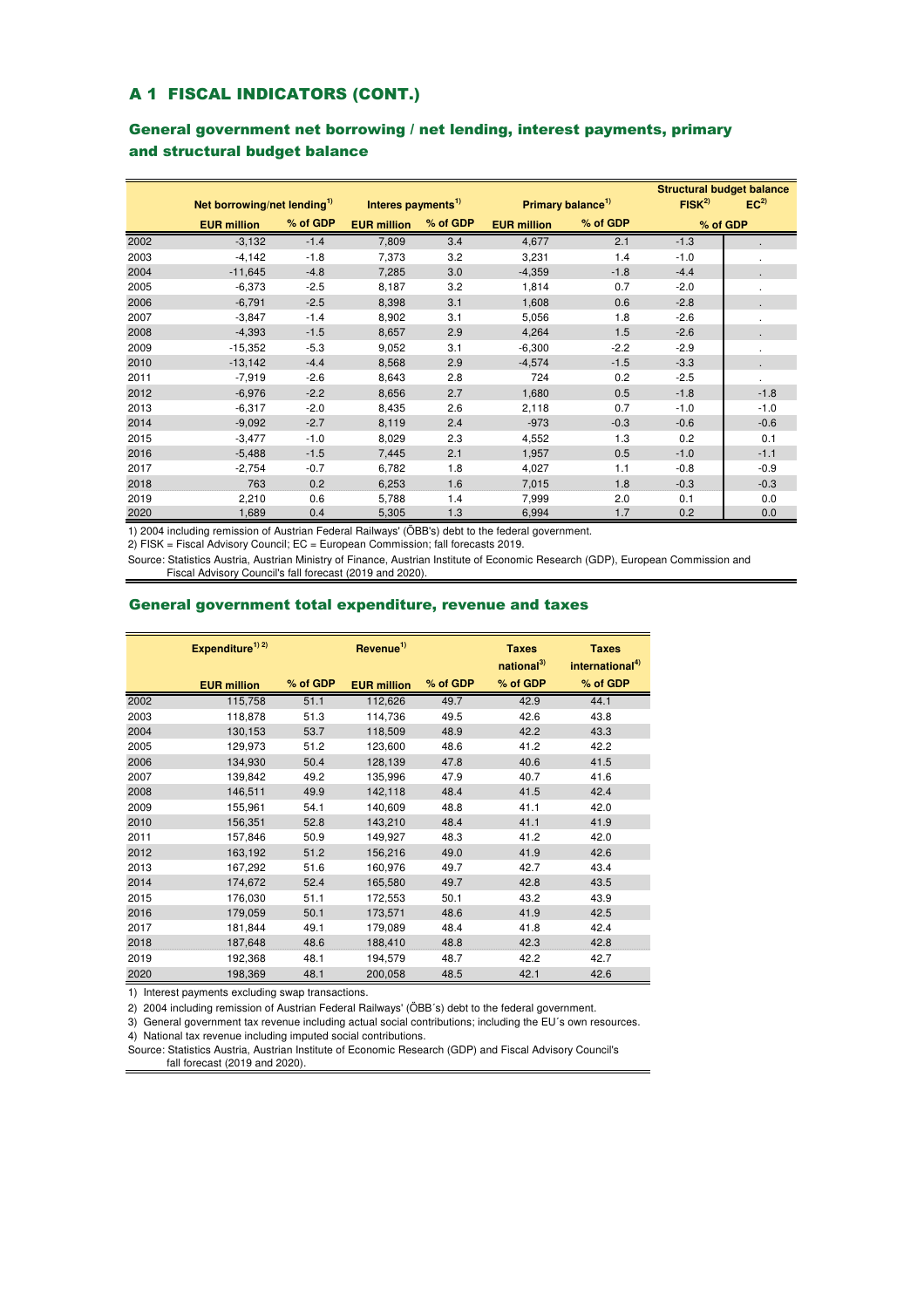#### A 1 FISCAL INDICATORS (CONT.)

#### Structure of general govt. expenditure and revenue by subsector 2016 (unconsolidated)<sup>1)</sup>

|                                                                                    | Central govnt.        |       | State govnt.          |       | Local govnt.          |       | Social sec. funds     |       | <b>Total</b>          |       |
|------------------------------------------------------------------------------------|-----------------------|-------|-----------------------|-------|-----------------------|-------|-----------------------|-------|-----------------------|-------|
| 2017                                                                               | <b>EUR</b><br>million | ratio | <b>EUR</b><br>million | ratio | <b>EUR</b><br>million | ratio | <b>EUR</b><br>million | ratio | <b>EUR</b><br>million | ratio |
| Expenditure                                                                        |                       |       |                       |       |                       |       |                       |       |                       |       |
| Intermediate consumption                                                           | 9.490                 | 41.2  | 5,473                 | 23.7  | 7.098                 | 30.8  | 1,001                 | 4.3   | 23,063                | 100.0 |
| Compensation of employees                                                          | 15,702                | 40.2  | 11,859                | 30.4  | 9,498                 | 24.3  | 2,009                 | 5.1   | 39,068                | 100.0 |
| Paid taxes <sup>2)</sup>                                                           | 712                   | 42.3  | 475                   | 28.2  | 429                   | 25.5  | 67                    | 4.0   | 1,684                 | 100.0 |
| Current and personal expenditure                                                   | 25.904                | 40.6  | 17.807                | 27.9  | 17.026                | 26.7  | 3.077                 | 4.8   | 63,814                | 100.0 |
| Social benefits other than social transfers in kind                                | 18,439                | 27.4  | 3,538                 | 5.3   | 2,663                 | 4.0   | 42,746                | 63.4  | 67,386                | 100.0 |
| Social benefits in kind <sup>3)</sup>                                              | 4,672                 | 48.1  | 3,113                 | 32.1  | 1,890                 | 19.5  | 36                    | 0.4   | 9,711                 | 100.0 |
| Other current transfers <sup>4)</sup>                                              | 594                   | 4.1   | 2,073                 | 14.3  | 1,698                 | 11.7  | 10.127                | 69.9  | 14,493                | 100.0 |
| Transfers to private households                                                    | 23,705                | 25.9  | 8,725                 | 9.5   | 6,252                 | 6.8   | 52,908                | 57.8  | 91,591                | 100.0 |
| Subsidies                                                                          | 3,754                 | 71.4  | 899                   | 17.1  | 472                   | 9.0   | 133                   | 2.5   | 5,258                 | 100.0 |
| Capital transfers <sup>4)</sup>                                                    | 1,367                 | 46.4  | 771                   | 26.1  | 805                   | 27.3  | $\overline{7}$        | 0.2   | 2,949                 | 100.0 |
| <b>Transfers to market producers</b>                                               | 5,121                 | 62.4  | 1,670                 | 20.3  | 1,277                 | 15.6  | 139                   | 1.7   | 8,207                 | 100.0 |
| Intergovernmental transfers                                                        | 51,589                | 80.2  | 3,670                 | 5.7   | 3,141                 | 4.9   | 5,947                 | 9.2   | 64,347                | 100.0 |
| Interest payments <sup>5)</sup>                                                    | 6,478                 | 95.5  | 248                   | 3.7   | 55                    | 0.8   | 1                     | 0.0   | 6,782                 | 100.0 |
| Gross capital formation                                                            | 6,293                 | 54.8  | 1,754                 | 15.3  | 3,265                 | 28.4  | 181                   | 1.6   | 11,494                | 100.0 |
| Acquisitions less disposals of non-financial non-<br>produced assets <sup>6)</sup> | $-31$                 | 69.5  | $-4$                  | 8.5   | $-10$                 | 21.6  | 0                     | 0.4   | $-44$                 | 100.0 |
| Other expenditure                                                                  | 12,740                | 69.9  | 1,999                 | 11.0  | 3,311                 | 18.2  | 182                   | 1.0   | 18,231                | 100.0 |
| Total expenditure                                                                  | 119,059               | 48.4  | 33,871                | 13.8  | 31,007                | 12.6  | 62,254                | 25.3  | 246,191               | 100.0 |
|                                                                                    |                       |       |                       |       |                       |       |                       |       |                       |       |
| Revenue                                                                            |                       |       |                       |       |                       |       |                       |       |                       |       |
| Taxes on production and imports                                                    | 47,128                | 90.5  | 554                   | 1.1   | 4,415                 | 8.5   | $\mathbf{0}$          | 0.0   | 52,097                | 100.0 |
| Current taxes on income and wealth                                                 | 46,734                | 97.1  | 1,320                 | 2.7   | 84                    | 0.2   | 0                     | 0.0   | 48,138                | 100.0 |
| <b>Taxes</b>                                                                       | 93,862                | 93.6  | 1,873                 | 1.9   | 4,499                 | 4.5   | $\mathbf{0}$          | 0.0   | 100,235               | 100.0 |
| Actual social contributions                                                        | 8,038                 | 14.8  | 487                   | 0.9   | 258                   | 0.5   | 45,452                | 83.8  | 54,235                | 100.0 |
| Employer's imputed social contributions <sup>7</sup>                               | 843                   | 46.6  | 537                   | 29.7  | 368                   | 20.3  | 59                    | 3.3   | 1,807                 | 100.0 |
| <b>Social contributions</b>                                                        | 8,881                 | 15.8  | 1,025                 | 1.8   | 626                   | 1.1   | 45,511                | 81.2  | 56,042                | 100.0 |
| Intergovernmental transfers                                                        | 1,433                 | 2.2   | 27,276                | 42.4  | 19,046                | 29.6  | 16,591                | 25.8  | 64,347                | 100.0 |
| Sales from production <sup>8)</sup>                                                | 8,201                 | 52.3  | 2,437                 | 15.5  | 4,906                 | 31.3  | 139                   | 0.9   | 15,683                | 100.0 |
| Property income                                                                    | 1,607                 | 51.8  | 717                   | 23.1  | 687                   | 22.1  | 93                    | 3.0   | 3,103                 | 100.0 |
| Transfers <sup>4) 9)</sup>                                                         | 1,919                 | 47.6  | 774                   | 19.2  | 942                   | 23.4  | 392                   | 9.7   | 4,027                 | 100.0 |
| Other revenue                                                                      | 11,727                | 51.4  | 3,927                 | 17.2  | 6,535                 | 28.6  | 624                   | 2.7   | 22,813                | 100.0 |
| Total revenue                                                                      | 115,903               | 47.6  | 34,101                | 14.0  | 30,706                | 12.6  | 62,726                | 25.8  | 243,436               | 100.0 |
| Net lending/net borrowing                                                          | $-3,156$              |       | 231                   |       | $-301$                |       | 472                   |       | $-2,754$              |       |

1) According to the ESA 2010.

2) Taxes on production and imports (D2) and current taxes on income and wealth (D5).

3) Social benefits in kind by market producers. Other social benefits in kind are included in P2 (intermediate consumption).

4) Excluding transfers between public entities (intergovernmental transfers).

5) Interest expense on government debt excluding swap transactions.

6) Acquisition less sales of real estate.

7) General government's imputed pension contribution for civil servants.

8) Market output (P11), output produced for own final use (P12), and payments for other non-market output (P131).

9) Other current transfers (D7) and capital transfers (D9) without intergovernmental transfers.

Source: Statistics Austria (September 2019).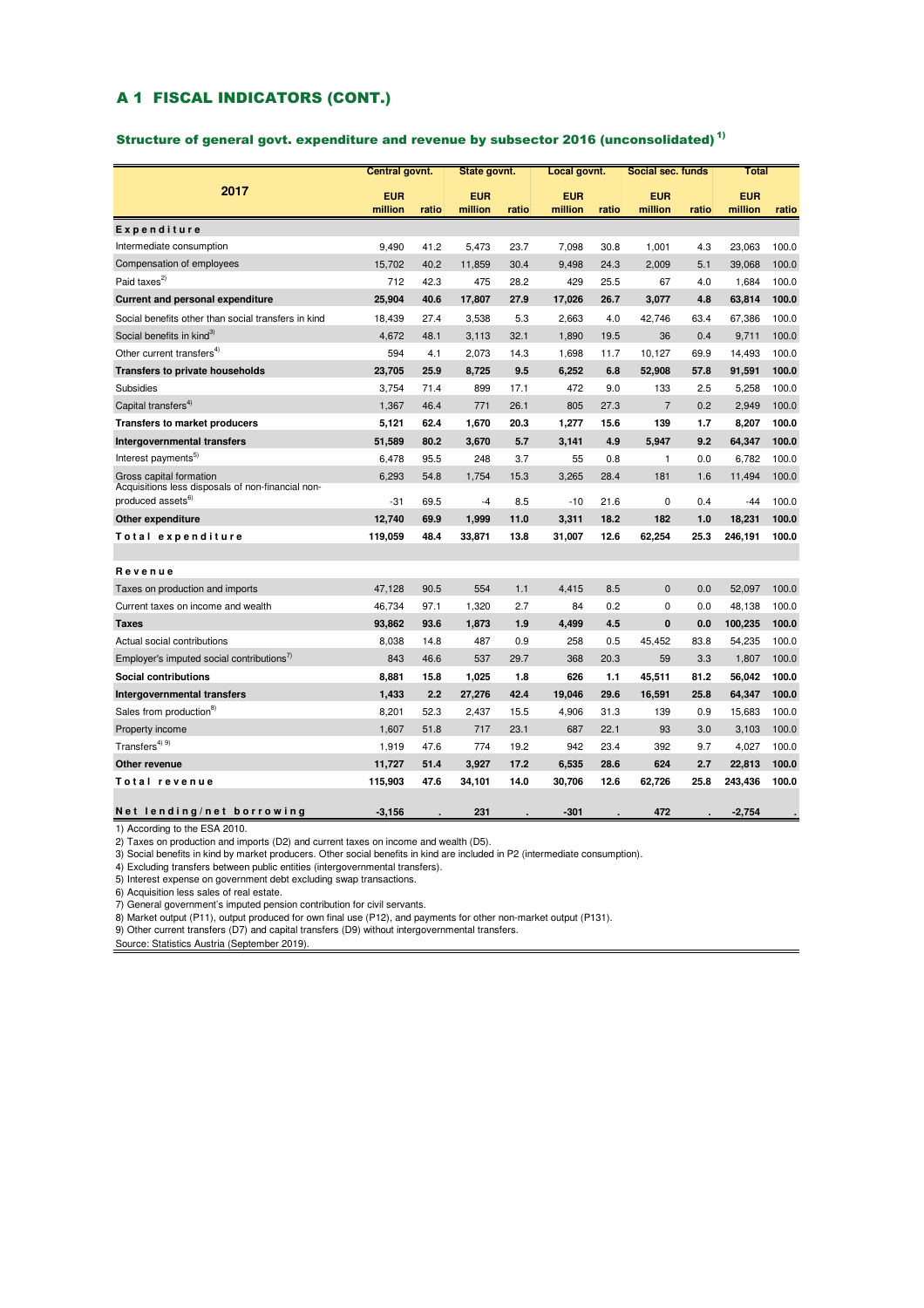#### A 1 FISCAL INDICATORS (CONT.)

#### Structure of general govt. expenditure and revenue by subsector 2017 (unconsolidated)<sup>1)</sup>

|                                                                              | Central govnt.        |       | State govnt.          |        | Local govnt.          |       | Social sec. funds     |       | <b>Total</b>          |       |
|------------------------------------------------------------------------------|-----------------------|-------|-----------------------|--------|-----------------------|-------|-----------------------|-------|-----------------------|-------|
| 2018                                                                         | <b>EUR</b><br>million | ratio | <b>EUR</b><br>million | ratio  | <b>EUR</b><br>million | ratio | <b>EUR</b><br>million | ratio | <b>EUR</b><br>million | ratio |
| Expenditure                                                                  |                       |       |                       |        |                       |       |                       |       |                       |       |
| Intermediate consumption                                                     | 9.954                 | 41.5  | 5,553                 | 23.2   | 7,431                 | 31.0  | 1,031                 | 4.3   | 23,968                | 100.0 |
| Compensation of employees                                                    | 16,183                | 40.2  | 12,261                | 30.4   | 9,789                 | 24.3  | 2,053                 | 5.1   | 40,286                | 100.0 |
| Paid taxes <sup>2)</sup>                                                     | 717                   | 41.7  | 478                   | 27.8   | 455                   | 26.5  | 69                    | 4.0   | 1,720                 | 100.0 |
| Current and personal expenditure                                             | 26,854                | 40.7  | 18,292                | 27.7   | 17,675                | 26.8  | 3,152                 | 4.8   | 65,974                | 100.0 |
| Social benefits other than social transfers in kind                          | 18,412                | 26.7  | 3,660                 | 5.3    | 2,665                 | 3.9   | 44,225                | 64.1  | 68,962                | 100.0 |
| Social benefits in kind <sup>3)</sup>                                        | 5,635                 | 49.8  | 3,719                 | 32.8   | 1.924                 | 17.0  | 47                    | 0.4   | 11,324                | 100.0 |
| Other current transfers <sup>4)</sup>                                        | 524                   | 3.5   | 2,108                 | 14.0   | 1,750                 | 11.6  | 10,698                | 70.9  | 15,080                | 100.0 |
| Transfers to private households                                              | 24,571                | 25.8  | 9.487                 | 9.9    | 6,339                 | 6.6   | 54,970                | 57.6  | 95,366                | 100.0 |
| Subsidies                                                                    | 4,281                 | 72.3  | 1,007                 | 17.0   | 474                   | 8.0   | 158                   | 2.7   | 5,920                 | 100.0 |
| Capital transfers <sup>4)</sup>                                              | 1,023                 | 37.9  | 791                   | 29.3   | 876                   | 32.5  | $\overline{7}$        | 0.2   | 2,696                 | 100.0 |
| <b>Transfers to market producers</b>                                         | 5,304                 | 61.6  | 1,797                 | 20.9   | 1,349                 | 15.7  | 165                   | 1.9   | 8,616                 | 100.0 |
| Intergovernmental transfers                                                  | 52,466                | 80.4  | 3,450                 | 5.3    | 3,148                 | 4.8   | 6,158                 | 9.4   | 65,222                | 100.0 |
| Interest payments <sup>5)</sup>                                              | 5,971                 | 95.5  | 223                   | 3.6    | 58                    | 0.9   | $\mathbf{1}$          | 0.0   | 6,253                 | 100.0 |
| Gross capital formation<br>Acquisitions less disposals of non-financial non- | 6,471                 | 56.3  | 1,453                 | 12.6   | 3,475                 | 30.2  | 100                   | 0.9   | 11,499                | 100.0 |
| produced assets <sup>6)</sup>                                                | $-39$                 | 64.3  | 3                     | $-5.6$ | $-25$                 | 40.9  | $\mathbf 0$           | 0.4   | $-60$                 | 100.0 |
| Other expenditure                                                            | 12,402                | 70.1  | 1,680                 | 9.5    | 3,508                 | 19.8  | 101                   | 0.6   | 17,692                | 100.0 |
| Total expenditure                                                            | 121,598               | 48.1  | 34,705                | 13.7   | 32,019                | 12.7  | 64,547                | 25.5  | 252,869               | 100.0 |
| Revenue                                                                      |                       |       |                       |        |                       |       |                       |       |                       |       |
| Taxes on production and imports                                              | 48.234                | 90.3  | 569                   | 1.1    | 4.612                 | 8.6   | $\Omega$              | 0.0   | 53,415                | 100.0 |
| Current taxes on income and wealth                                           | 49,674                | 95.1  | 2,196                 | 4.2    | 355                   | 0.7   | 0                     | 0.0   | 52,225                | 100.0 |
| <b>Taxes</b>                                                                 | 97.909                | 92.7  | 2,764                 | 2.6    | 4.967                 | 4.7   | $\bf{0}$              | 0.0   | 105,641               | 100.0 |
| Actual social contributions                                                  | 8,312                 | 14.6  | 476                   | 0.8    | 253                   | 0.4   | 47,960                | 84.1  | 57,001                | 100.0 |
| Employer's imputed social contributions"                                     | 824                   | 46.9  | 517                   | 29.4   | 361                   | 20.5  | 56                    | 3.2   | 1,757                 | 100.0 |
| <b>Social contributions</b>                                                  | 9,136                 | 15.5  | 992                   | 1.7    | 614                   | 1.0   | 48,016                | 81.7  | 58,758                | 100.0 |
| Intergovernmental transfers                                                  | 1.460                 | 2.2   | 27.543                | 42.2   | 19.745                | 30.3  | 16.473                | 25.3  | 65,222                | 100.0 |
| Sales from production <sup>8)</sup>                                          | 8,504                 | 52.3  | 2,522                 | 15.5   | 5,091                 | 31.3  | 146                   | 0.9   | 16,263                | 100.0 |
| Property income                                                              | 1,706                 | 52.7  | 719                   | 22.2   | 714                   | 22.1  | 96                    | 3.0   | 3,236                 | 100.0 |
| Transfers <sup>4) 9)</sup>                                                   | 2,342                 | 51.9  | 820                   | 18.2   | 965                   | 21.4  | 387                   | 8.6   | 4,513                 | 100.0 |
| Other revenue                                                                | 12,551                | 52.3  | 4,062                 | 16.9   | 6,769                 | 28.2  | 629                   | 2.6   | 24,012                | 100.0 |
| Total revenue                                                                | 121,056               | 47.7  | 35,362                | 13.9   | 32,096                | 12.7  | 65,118                | 25.7  | 253,632               | 100.0 |
| Net lending/net borrowing                                                    | $-542$                |       | 656                   |        | 76                    |       | 571                   |       | 763                   |       |

1) According to the ESA 2010.

2) Taxes on production and imports (D2) and current taxes on income and wealth (D5).

3) Social benefits in kind by market producers. Other social benefits in kind are included in P2 (intermediate consumption).

4) Excluding transfers between public entities (intergovernmental transfers).

5) Interest expense on government debt excluding swap transactions.

6) Acquisition less sales of real estate.

7) General government's imputed pension contribution for civil servants.

8) Market output (P11), output produced for own final use (P12), and payments for other non-market output (P131).

9) Other current transfers (D7) and capital transfers (D9) without intergovernmental transfers.

Source: Statistics Austria (September 2019).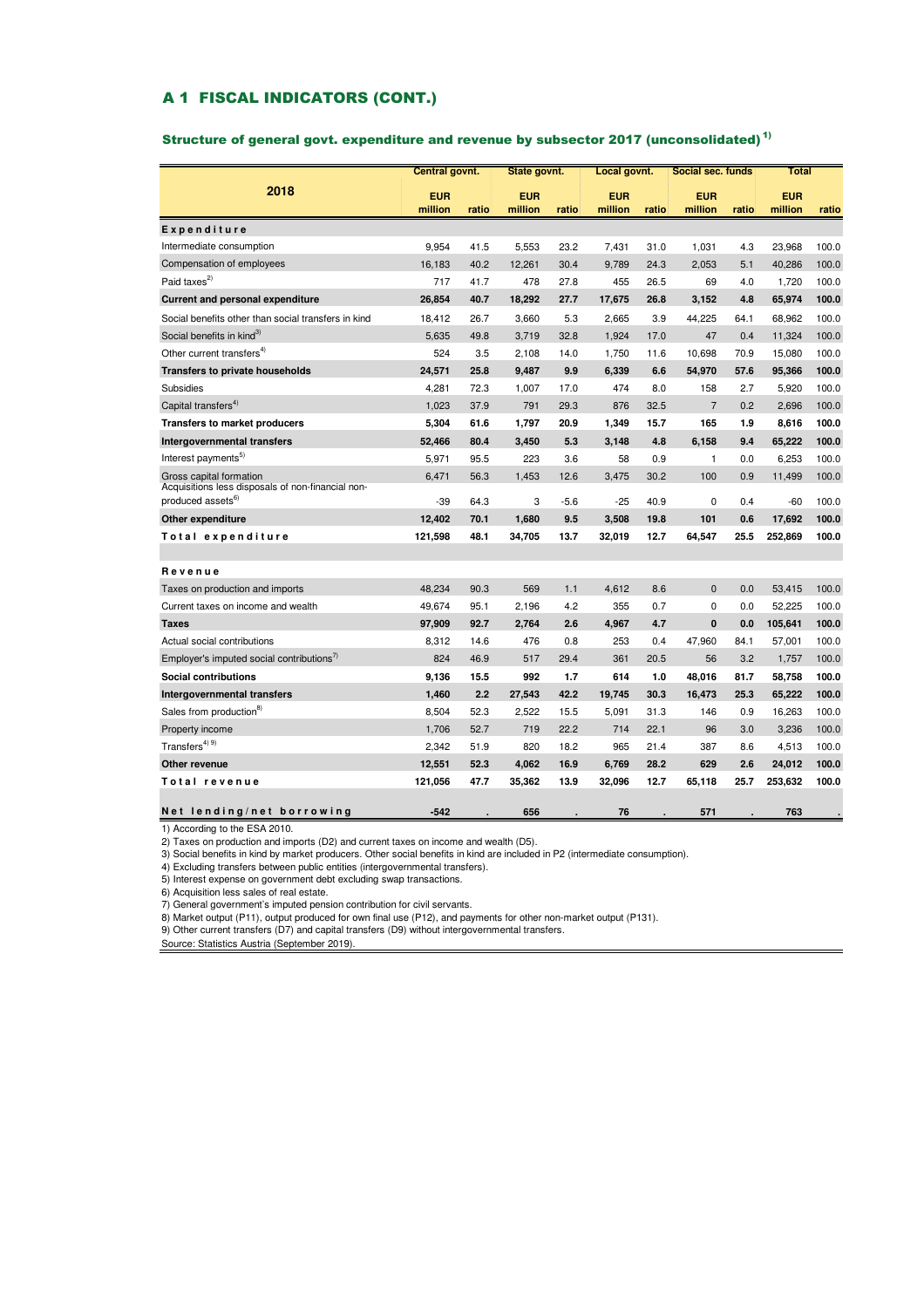# A 2 FEDERAL GOVERNMENT GROSS DEBT<sup>1)</sup> AND NET DEFICIT

|        |                         |        |                          | Net change               |              |         |                   |                          |              |                |            |
|--------|-------------------------|--------|--------------------------|--------------------------|--------------|---------|-------------------|--------------------------|--------------|----------------|------------|
|        |                         |        | <b>Foreign currency</b>  |                          |              |         |                   | <b>Foreign currency</b>  |              | <b>Federal</b> | <b>Net</b> |
|        | Euro debt <sup>2)</sup> |        | debt <sup>3</sup>        |                          | <b>Total</b> |         | Euro debt $^{2)}$ | debt <sup>3</sup>        | <b>Total</b> | debt           | deficit    |
|        | EUR <sub>m</sub> .      | $\%$   | EUR <sub>m.</sub>        | %                        | EUR m.       | $\%$    | EUR <sub>m.</sub> | EUR m.                   | EUR m.       | % of GDP       |            |
| 1975   | 1,486                   | 42.7   | 1,346                    | 136.8                    | 2,832        | 63.5    | 4,964             | 2,330                    | 7,294        | 15.3           | 4.5        |
| 1976   | 2,218                   | 44.7   | 210                      | 9.0                      | 2,428        | 33.3    | 7,182             | 2,540                    | 9,722        | 17.5           | 4.5        |
| 1977   | 1,332                   | 18.5   | 906                      | 35.7                     | 2,238        | 23.0    | 8,514             | 3,447                    | 11,961       | 19.5           | 3.6        |
| 1978   | 1,598                   | 18.8   | 916                      | 26.6                     | 2,513        | 21.0    | 10,112            | 4,362                    | 14,474       | 22.3           | 4.1        |
| 1979   | 2,042                   | 20.2   | 264                      | 6.0                      | 2,306        | 15.9    | 12,154            | 4,626                    | 16,780       | 23.6           | 3.4        |
| 1980   | 182                     | 1.5    | 653                      | 14.1                     | 2,201        | 13.1    | 13,702            | 5,279                    | 18,981       | 24.9           | 2.9        |
| 1981   | 885                     | 6.5    | 1,593                    | 30.2                     | 2,478        | 13.1    | 14,586            | 6,872                    | 21,459       | 26.4           | 2.5        |
| 1982   | 2,363                   | 16.2   | 1,002                    | 14.6                     | 3,365        | 15.7    | 16,950            | 7,874                    | 24,824       | 28.4           | 4.0        |
| 1983   | 4,169                   | 24.6   | 1,253                    | 15.9                     | 5,422        | 21.8    | 21,119            | 9,127                    | 30,246       | 32.5           | 5.3        |
| 1984   | 4,377                   | 20.7   | $-482$                   | $-5.3$                   | 3,895        | 12.9    | 25,496            | 8,645                    | 34,141       | 34.9           | 4.4        |
| 1985   | 4,075                   | 16.0   | $-17$                    | $-0.2$                   | 4,057        | 11.9    | 29,570            | 8,628                    | 38,198       | 37.0           | 4.4        |
| 1986   | 6,204                   | 21.0   | 428                      | 5.0                      | 6,632        | 17.4    | 35,774            | 9,055                    | 44,830       | 41.2           | 5.1        |
| 1987   | 5,852                   | 16.4   | 10                       | 0.1                      | 5,862        | 13.1    | 41,626            | 9,065                    | 50,691       | 44.9           | 4.7        |
| 1988   | 3,131                   | 7.5    | 441                      | 4.9                      | 3,572        | $7.0\,$ | 44,757            | 9,506                    | 54,263       | 45.8           | 4.1        |
| 1989   | 4,249                   | 9.5    | $-361$                   | $-3.8$                   | 3,888        | 7.2     | 49,006            | 9,145                    | 58,150       | 45.9           | 3.6        |
| 1990   | 3,773                   | 7.7    | 692                      | 7.6                      | 4,465        | 7.7     | 52,779            | 9,837                    | 62,616       | 46.0           | 3.4        |
| 1991   | 4,581                   | 8.7    | 952                      | 9.7                      | 5,533        | 8.8     | 57,360            | 10,789                   | 68,149       | 46.7           | 3.1        |
| 1992   | 2,221                   | 3.9    | 1,721                    | 16.0                     | 3,942        | 5.8     | 59,581            | 12,510                   | 72,091       | 46.8           | 3.1        |
| 1993   | 5,471                   | 9.2    | 2,959                    | 23.7                     | 8,430        | 11.7    | 65,052            | 15,469                   | 80,521       | 50.6           | 4.5        |
| 1994   | 5,052                   | 7.8    | 3,494                    | 22.6                     | 8,547        | 10.6    | 70,104            | 18,963                   | 89,068       | 53.3           | 4.6        |
| 1995   | 6,295                   | 9.0    | 2,193                    | 11.6                     | 8,488        | 9.5     | 76,400            | 21,156                   | 97,556       | 55.2           | 4.9        |
| 1996   | 3,602                   | 4.7    | 356                      | 1.7                      | 3,958        | 4.1     | 80,001            | 21,512                   | 101,514      | 55.6           | 3.6        |
| 1997   | 5,099                   | 6.4    | 647                      | 3.0                      | 5,746        | 5.7     | 85,100            | 22,160                   | 107,260      | 56.8           | 2.6        |
| 1998   | $-1,366$                | $-1.6$ | 5,709                    | 25.8                     | 4,343        | 4.0     | 83,734            | 27,869                   | 111,603      | 56.8           | 2.4        |
| 19984) |                         |        |                          | à.                       |              |         | 97,939            | 13,664                   | 111,603      | 56.8           | 2.4        |
| 1999   | 3,257                   | 3.3    | 3,115                    | 22.8                     | 6,372        | 5.7     | 101,196           | 16,778                   | 117,974      | 57.9           | 2.4        |
| 2000   | 2,788                   | 2.8    | $-56$                    | $-0.3$                   | 2,731        | 2.3     | 103,984           | 16,722                   | 120,705      | 56.5           | 1.3        |
| 2001   | 1,236                   | 1.2    | $-529$                   | $-3.2$                   | 707          | 0.6     | 105,220           | 16,193                   | 121,413      | 55.1           | 0.6        |
| 2002   | 3,028                   | 2.9    | $-487$                   | $-3.0$                   | 2,541        | 2.1     | 108,248           | 15,705                   | 123,953      | 54.7           | $1.1$      |
| 2003   | 4,730                   | 4.4    | $-1,806$                 | $-11.5$                  | 2,924        | 2.4     | 112,979           | 13,899                   | 126,878      | 54.7           | 1.5        |
| 2004   | 9,460                   | 8.4    | $-787$                   | $-5.7$                   | 8,673        | 6.8     | 122,439           | 13,112                   | 135,550      | 55.9           | 1.9        |
| 2005   | 7,256                   | 5.9    | $-1,477$                 | $-11.3$                  | 5,779        | 4.3     | 129,694           | 11,635                   | 141,329      | 55.6           | 1.8        |
| 2006   | 7,252                   | 5.6    | $-3,316$                 | $-28.5$                  | 3,936        | 2.8     | 136,946           | 8,319                    | 145,265      | 54.2           | 1.6        |
| 2007   | 3,136                   | 2.3    | $-1,025$                 | $-12.3$                  | 2,111        | 1.5     | 140,082           | 7,294                    | 147,376      | 51.9           | 1.0        |
| 2008   | 14,019                  | 10.0   | 576                      | 7.9                      | 14,595       | 9.9     | 154,102           | 7,869                    | 161,971      | 55.1           | 3.3        |
| 2009   | 9,521                   | 6.2    | $-2,777$                 | $-35.3$                  | 6,744        | 4.2     | 163,623           | 5,092                    | 168,715      | 58.6           | 2.5        |
| 2010   | 9,291                   | 5.7    | $-1,236$                 | $-24.3$                  | 8,055        | 4.8     | 172,914           | 3,856                    | 176,770      | 59.7           | 2.7        |
| 2011   | 7,637                   | 4.4    | $-1,232$                 | $-31.9$                  | 6,405        | 3.6     | 180,551           | 2,624                    | 183,176      | 59.1           | $1.4$      |
| 2012   | 8,999                   | 5.0    | $-2,624$                 | $-100.0$                 | 6,375        | 3.5     | 189,550           | $\overline{\phantom{m}}$ | 189,550      | 59.5           | 2.2        |
| 2013   | 4,392                   | 2.3    |                          | $\overline{\phantom{0}}$ | 4,392        | 2.3     | 193,942           |                          | 193,942      | 59.9           | 1.3        |
| 2014   | 2,269                   | 1.2    | $\overline{\phantom{a}}$ | $\overline{\phantom{a}}$ | 2,269        | 1.2     | 196,211           | $\overline{\phantom{m}}$ | 196,211      | 58.9           | 1.0        |
| 2015   | 2,901                   | 1.5    |                          | $\overline{\phantom{a}}$ | 2,901        | 1.5     | 199,113           | $\overline{\phantom{m}}$ | 199,113      | 57.8           | 0.5        |
| 2016   | 8,639                   | 4.3    | $\overline{\phantom{a}}$ | $\blacksquare$           | 8,639        | 4.3     | 207,751           | $\overline{\phantom{a}}$ | 207,751      | 58.3           | 1.4        |
| 2017   | 3,489                   | 1.7    | -                        | $\overline{\phantom{0}}$ | 3,489        | $1.7\,$ | 211,240           | $\overline{\phantom{m}}$ | 211,240      | 57.1           | 1.9        |
| 2018   | 415                     | 0.2    | $\overline{\phantom{a}}$ | $\overline{\phantom{0}}$ | 415          | 0.2     | 211,655           | $\overline{\phantom{a}}$ | 211,655      | 54.8           | 0.3        |

1) Since 1989 including derivatives (swap transactions), since 1993 excluding own holdings of federal securities, since 1998 excluding public entities debt.

2) Euro debt; schilling debt until the end of 1998.

3) Foreign currency debt converted to euro at mid-market exchange rates at year-end.

4) Retrograde calculation.

Source: Austrian Treasury and own calculations.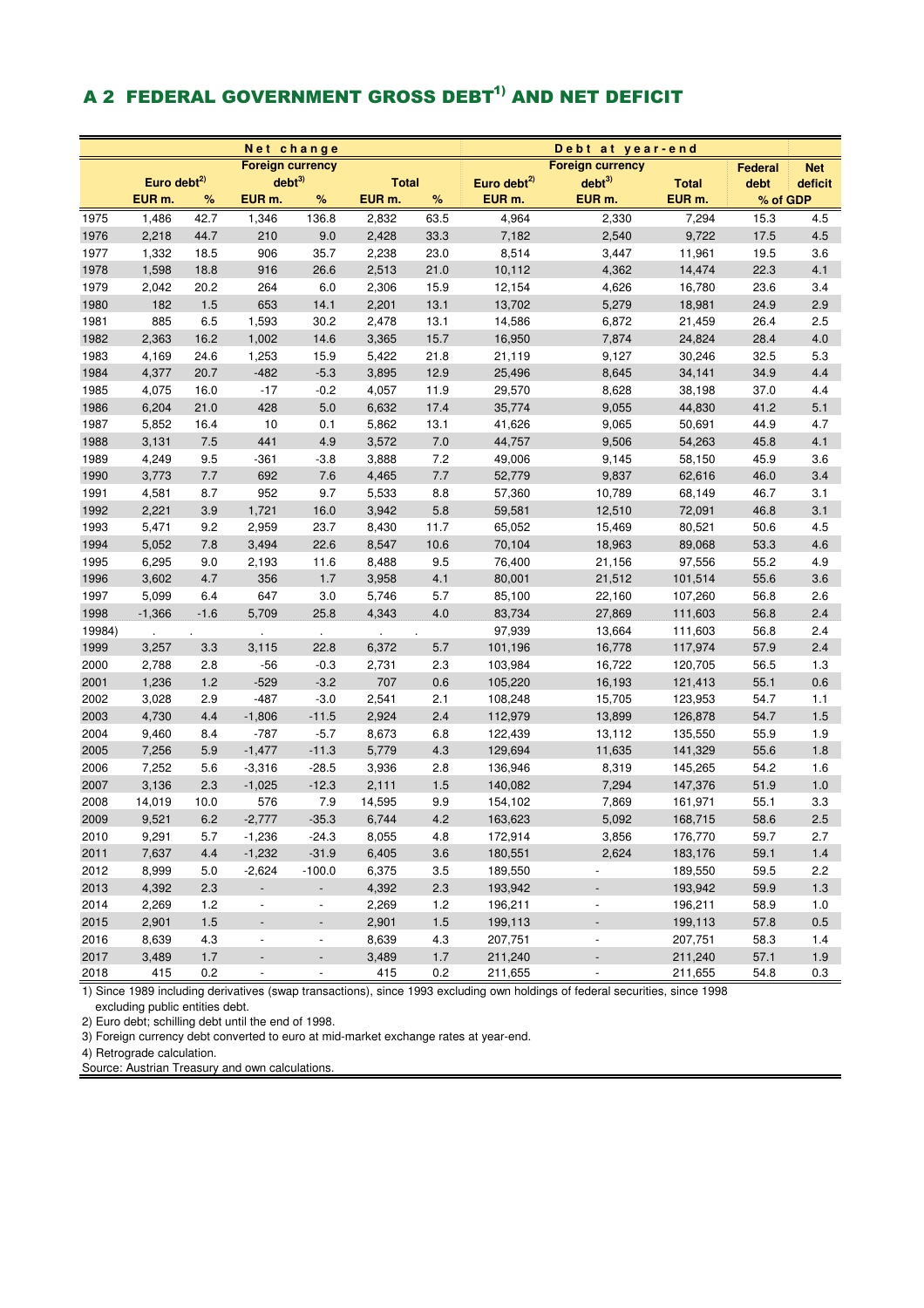# A 3 FEDERAL DEBT SERVICING COSTS<sup>1)</sup>

**Interest and redemption payments** (EUR million)

| <b>EUR</b><br>million | <b>Interest</b><br>payments | Other costs <sup>2)</sup> | <b>Total</b>   | <b>Redemption</b><br>payments | <b>Servicing costs</b><br>total |
|-----------------------|-----------------------------|---------------------------|----------------|-------------------------------|---------------------------------|
| 1970                  | 198                         | 16                        | 214            | 362                           | 576                             |
| 1971                  | 213                         | 22                        | 235            | 440                           | 675                             |
| 1972                  | 218                         | 24                        | 242            | 454                           | 696                             |
| 1973                  | 235                         | 26                        | 261            | 412                           | 673                             |
| 1974                  | 265                         | 15                        | 280            | 500                           | 780                             |
| 1975                  | 343                         | 85                        | 428            | 545                           | 973                             |
| 1976                  | 572                         | 84                        | 656            | 780                           | 1,436                           |
| 1977                  | 717                         | 64                        | 781            | 871                           | 1,652                           |
| 1978                  | 937                         | 65                        | 1,002          | 1,146                         | 2,148                           |
| 1979                  | 1,089                       | 55                        | 1,144          | 1,307                         | 2,451                           |
| 1980                  | 1,239                       | 56                        | 1,294          | 1,321                         | 2,615                           |
| 1981                  | 1,460                       | 49                        | 1,509          | 1,756                         | 3,265                           |
| 1982                  | 1,798                       | 69                        | 1,867          | 1,832                         | 3,699                           |
| 1983                  | 1,913                       | 78                        | 1,991          | 1,857                         | 3,848                           |
| 1984                  | 2,363                       | 90                        | 2,453          | 2,386                         | 4,839                           |
| 1985                  | 2,666                       | 96                        | 2,761          | 2,301                         | 5,062                           |
| 1986                  | 2,952                       | 106<br>93                 | 3,058          | 2,444                         | 5,502                           |
| 1987<br>1988          | 3,427<br>3,653              | 107                       | 3,519<br>3,760 | 2,551<br>2,853                | 6,070<br>6,613                  |
| 1989                  | 3,865                       | 93                        | 3,958          | 2,522                         | 6,480                           |
|                       |                             |                           |                |                               |                                 |
| 1990                  | 4,305                       | 99                        | 4,404          | 2,392                         | 6,796                           |
| 1991                  | 4,829                       | 117                       | 4,946          | 2,376                         | 7,322                           |
| 1992                  | 5,230                       | 121                       | 5,351          | 3,068                         | 8,418                           |
| 1993                  | 5,464                       | 48                        | 5,512          | 3,986                         | 9,498                           |
| 1994                  | 5,476                       | 153                       | 5,629          | 4,875                         | 10,504                          |
| 1995                  | 5,946                       | 164                       | 6,109          | 8,617                         | 14,726                          |
| 1996                  | 6,259                       | 175                       | 6,434          | 7,820                         | 14,254                          |
| 1997                  | 6,381                       | 67                        | 6,448          | 6,982                         | 13,430                          |
| 1998                  | 6,549                       | $-295$                    | 6,254          | 10,995                        | 17,249                          |
| 1999                  | 6,641                       | $\overline{4}$            | 6,646          | 11,559                        | 18,205                          |
| 2000                  | 6,761                       | 231                       | 6,993          | 13,320                        | 20,313                          |
| 2001                  | 6,560                       | $-96$                     | 6,463          | 11,357                        | 17,820                          |
| 2002                  | 6,577                       | -9                        | 6,569          | 14,435                        | 21,003                          |
| 2003                  | 6,302                       | $-46$                     | 6,256          | 16,269                        | 22,525                          |
| 2004                  | 6,362                       | $-131$                    | 6,231          | 15,056                        | 21,288                          |
| 2005                  | 6,789                       | $-323$                    | 6,466          | 19,561                        | 26,027                          |
| 2006                  | 6,920                       | $-75$                     | 6,846          | 18,076                        | 24,922                          |
| 2007                  | 6,642                       | 114                       | 6,757          | 19,935                        | 26,691                          |
| 2008                  | 6,632                       | 70                        | 6,702          | 10,421                        | 17,123                          |
| 2009                  | 6,749                       | $-30$                     | 6,718          | 25,264                        | 31,983                          |
| 2010                  | 6,938                       | $-1,209$                  | 5,729          | 17,426                        | 23,155                          |
| 2011                  | 7,202                       | $-397$                    | 6,805          | 14,580                        | 21,385                          |
| 2012                  | 7,533                       | $-917$                    | 6,615          | 19,301                        | 25,916                          |
| 2013                  | 7,303                       | $-907$                    | 6,397          | 22,779                        | 29,176                          |
| 2014                  | 7,308                       | $-605$                    | 6,703          | 25,757                        | 32,460                          |
| 2015                  | 6,732                       | $-1,482$                  | 5,251          | 20,254                        | 25,504                          |
| 2016                  | 7,535                       | $-1,643$                  | 5,893          | 19,481                        | 25,373                          |
| 2017                  | 6,449                       | $-1,127$                  | 5,322          | 26,401                        | 31,723                          |
| 2018                  | 5,963                       | $-508$                    | 5,455          | 22,797                        | 28,252                          |

1) Since 1989 including derivatives (swap transactions), since 1998 excluding public entities debt. Including own holdings of federal securities since 1993. Since 2013 according to cash flow budget. 2) Other expenditure (commissions, issuing costs) and other revenue (issuing profits, lending fees). Source: Austrian Treasury, Ministry of Finance.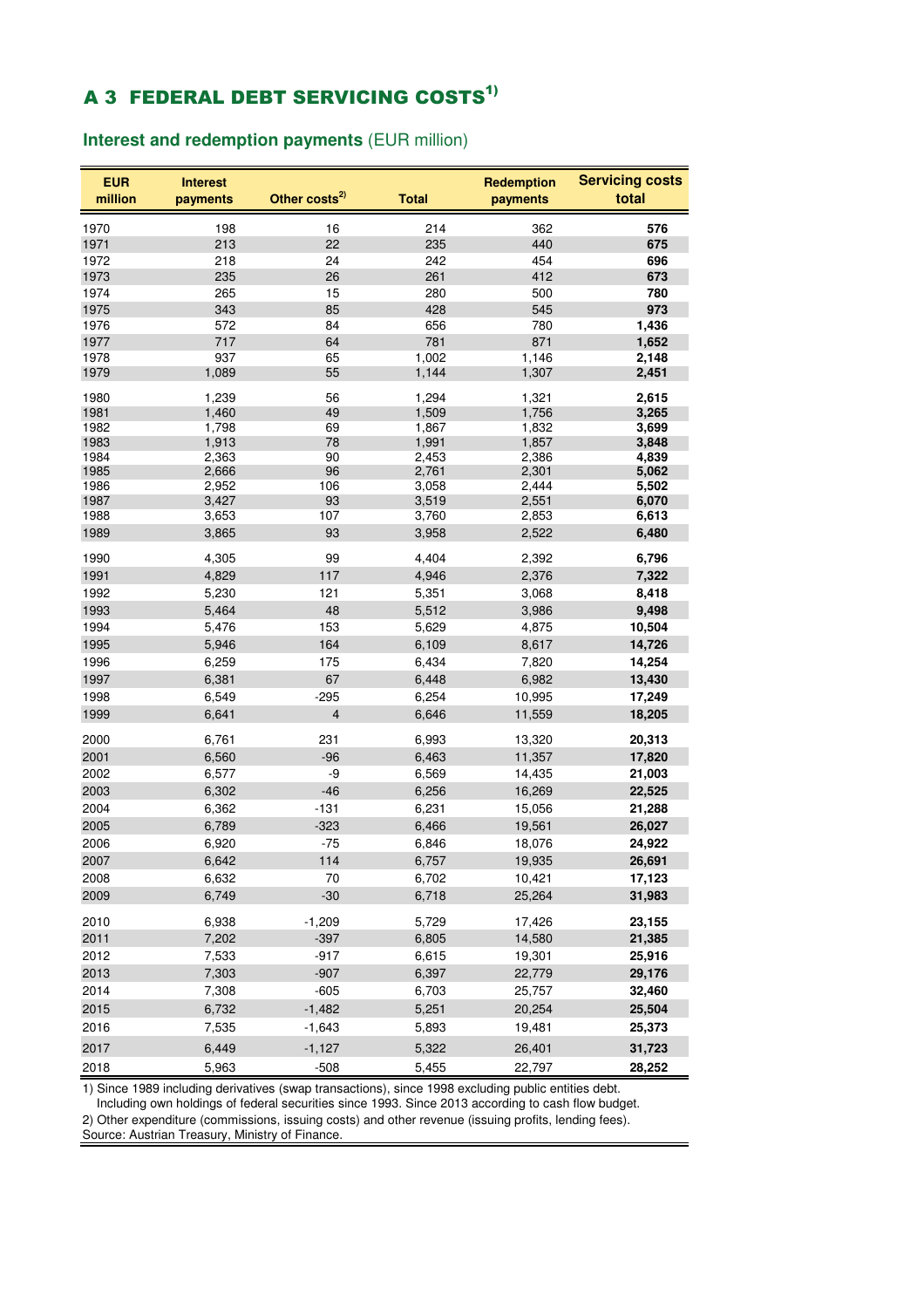## A 4 STRUCTURE OF FEDERAL GOVERNMENT GROSS DEBT

**Structure of federal government debt1)** (EUR million)

**Euro debt2)**

|            |              | Securitized euro debt  |                   |              | Nonsecuritized euro debt      |                   |                |                          |              |                    |
|------------|--------------|------------------------|-------------------|--------------|-------------------------------|-------------------|----------------|--------------------------|--------------|--------------------|
|            | <b>Bonds</b> | Federal<br>obligations | Treasury<br>bills | <b>Total</b> | Insurance<br>company<br>loans | <b>Bank loans</b> | Other<br>loans | Central<br>bank<br>debt  | <b>Total</b> | Euro debt<br>total |
| 1980       | 5,100        | 3,823                  | 2,252             | 11,175       | 682                           | 1,596             | 53             | 196                      | 2,527        | 13,702             |
| 1981       | 5,379        | 3,921                  | 2,336             | 11,636       | 742                           | 1,990             | 71             | 149                      | 2,951        | 14,586             |
| 1982       | 5,967        | 4,207                  | 3,028             | 13,202       | 788                           | 2,732             | 65             | 162                      | 3,748        | 16,950             |
| 1983       | 7,073        | 5,079                  | 3,425             | 15,577       | 1,196                         | 4,103             | 56             | 187                      | 5,542        | 21,119             |
| 1984       | 7,555        | 5,250                  | 3,574             | 16,380       | 1,721                         | 7,137             | 53             | 205                      | 9,116        | 25,496             |
| 1985       | 8,316        | 5,609                  | 3,655             | 17,580       | 2,228                         | 9,566             | 44             | 152                      | 11,990       | 29,570             |
| 1986       | 9,096        | 6,869                  | 3,886             | 19,850       | 2,924                         | 12,885            | 28             | 87                       | 15,924       | 35,774             |
| 1987       | 10,024       | 8,479                  | 4,437             | 22,940       | 3,416                         | 15,208            | 21             | 42                       | 18,686       | 41,626             |
| 1988       | 11,010       | 9,237                  | 5,175             | 25,422       | 3,765                         | 15,526            | 14             | 30                       | 19,335       | 44,757             |
| 1989       | 13,353       | 8,746                  | 6,633             | 28,732       | 4,219                         | 16,019            | 9              | 27                       | 20,274       | 49,006             |
| 1990       | 15,530       | 8,364                  | 8,406             | 32,300       | 4,503                         | 15,938            | 6              | 32                       | 20,479       | 52,779             |
| 1991       | 19,408       | 7,773                  | 8,903             | 36,085       | 5,160                         | 16,076            | 5              | 33                       | 21,275       | 57,360             |
| 1992       | 23,035       | 7,141                  | 7,835             | 38,010       | 5,828                         | 15,701            | 5              | 37                       | 21,571       | 59,581             |
| 1993       | 28,718       | 6,222                  | 8,801             | 43,742       | 6,057                         | 15,212            | 5              | 37                       | 21,310       | 65,052             |
| 1994       | 34,274       | 5,428                  | 8,820             | 48,522       | 7,055                         | 14,397            | 88             | 43                       | 21,583       | 70,104             |
| 1995       | 39,788       | 4,885                  | 7,870             | 52,543       | 9,065                         | 14,788            | $\overline{4}$ | ÷,                       | 23,857       | 76,400             |
| 1996       | 43,951       | 4,182                  | 7,934             | 56,066       | 10,514                        | 13,417            | 3              | $\blacksquare$           | 23,935       | 80,001             |
| 1997       | 50,588       | 2,478                  | 9,126             | 62,192       | 10,358                        | 12,547            | 3              | $\overline{a}$           | 22,908       | 85,100             |
| 1998       | 55,935       | 1,602                  | 5,943             | 63,480       | 9,883                         | 10,324            | 47             | $\overline{\phantom{a}}$ | 20,254       | 83,734             |
| $1998^{3}$ | 68,120       | 1,482                  | 7,631             | 77,233       | 9,883                         | 10,776            | 47             | $\overline{\phantom{0}}$ | 20,706       | 97,939             |
| 1999       | 75,095       | 1,294                  | 5,988             | 82,377       | 9,382                         | 9,196             | 241            | $\overline{a}$           | 18,819       | 101,196            |
| 2000       | 79,796       | 856                    | 5,241             | 85,892       | 8,928                         | 9,161             | $\overline{2}$ | $\overline{\phantom{a}}$ | 18,092       | 103,984            |
| 2001       | 85,532       | 1,461                  | 1,585             | 88,578       | 8,302                         | 8,339             | $\overline{c}$ | L,                       | 16,642       | 105,220            |
| 2002       | 90,470       | 951                    | 681               | 92,103       | 7,586                         | 7,458             | 1,101          | $\overline{a}$           | 16,146       | 108,248            |
| 2003       | 96,744       | 835                    | 608               | 98,187       | 6,863                         | 6,802             | 1,127          | $\overline{\phantom{a}}$ | 14,792       | 112,979            |
| 2004       | 104,647      | 1,718                  | 692               | 107,057      | 6,065                         | 8,541             | 776            | $\overline{a}$           | 15,382       | 122,439            |
| 2005       | 108,813      | 3,336                  | 264               | 112,412      | 4,919                         | 11,938            | 426            | $\blacksquare$           | 17,282       | 129,694            |
| 2006       | 115,711      | 5,441                  | 256               | 121,407      | 3,134                         | 12,357            | 48             | $\blacksquare$           | 15,539       | 136,946            |
| 2007       | 121,478      | 4,357                  | 639               | 126,475      | 2,099                         | 11,508            | $\mathbf{1}$   | $\overline{\phantom{a}}$ | 13,608       | 140,082            |
| 2008       | 129,339      | 3,607                  | 8,198             | 141,144      | 1,828                         | 10,921            | 208            | $\overline{a}$           | 12,958       | 154,102            |
| 2009       | 140,922      | 2,648                  | 6,016             | 149,587      | 1,626                         | 12,346            | 65             | $\frac{1}{2}$            | 14,037       | 163,623            |
| 2010       | 152,323      | 2,503                  | 4,274             | 159,100      | 1,197                         | 12,612            | 5              | $\frac{1}{2}$            | 13,815       | 172,914            |
| 2011       | 160,194      | 2,203                  | 3,894             | 166,291      | 1,026                         | 13,180            | 55             | $\blacksquare$           | 14,261       | 180,551            |
| 2012       | 168,367      | 1,953                  | 4,796             | 175,116      | 961                           | 13,464            | 10             | $\overline{a}$           | 14,434       | 189,550            |
| 2013       | 173,212      | 1,618                  | 5,151             | 179,982      | 912                           | 13,038            | 10             | $\overline{a}$           | 13,960       | 193,942            |
| 2014       | 173,899      | 1,618                  | 6,656             | 182,174      | 892                           | 13,135            | 10             | $\overline{a}$           | 14,037       | 196,211            |
| 2015       | 179,092      | 1,384                  | 4,780             | 185,256      | 892                           | 12,955            | 10             | $\blacksquare$           | 13,857       | 199,113            |
| 2016       | 186,490      | 1,325                  | 6,088             | 193,903      | 892                           | 12,878            | 79             | $\overline{a}$           | 13,848       | 207,751            |
| 2017       | 193,077      | 1,267                  | 3,600             | 197,943      | 5,573                         | 7,553             | 171            | $\overline{a}$           | 13,297       | 211,240            |
| 2018       | 191,311      | 1,267                  | 5,958             | 198,535      | 5,499                         | 7,467             | 154            | $\overline{a}$           | 13,120       | 211,655            |

1) Since 1989 including derivatives (swap transactions), since 1993 excluding own holdings of federal securities, since 1998 excluding public entities debt.

2) Euro debt; schilling debt until the end of 1998.

3) Retrograde calculation.

Source: Austrian Treasury.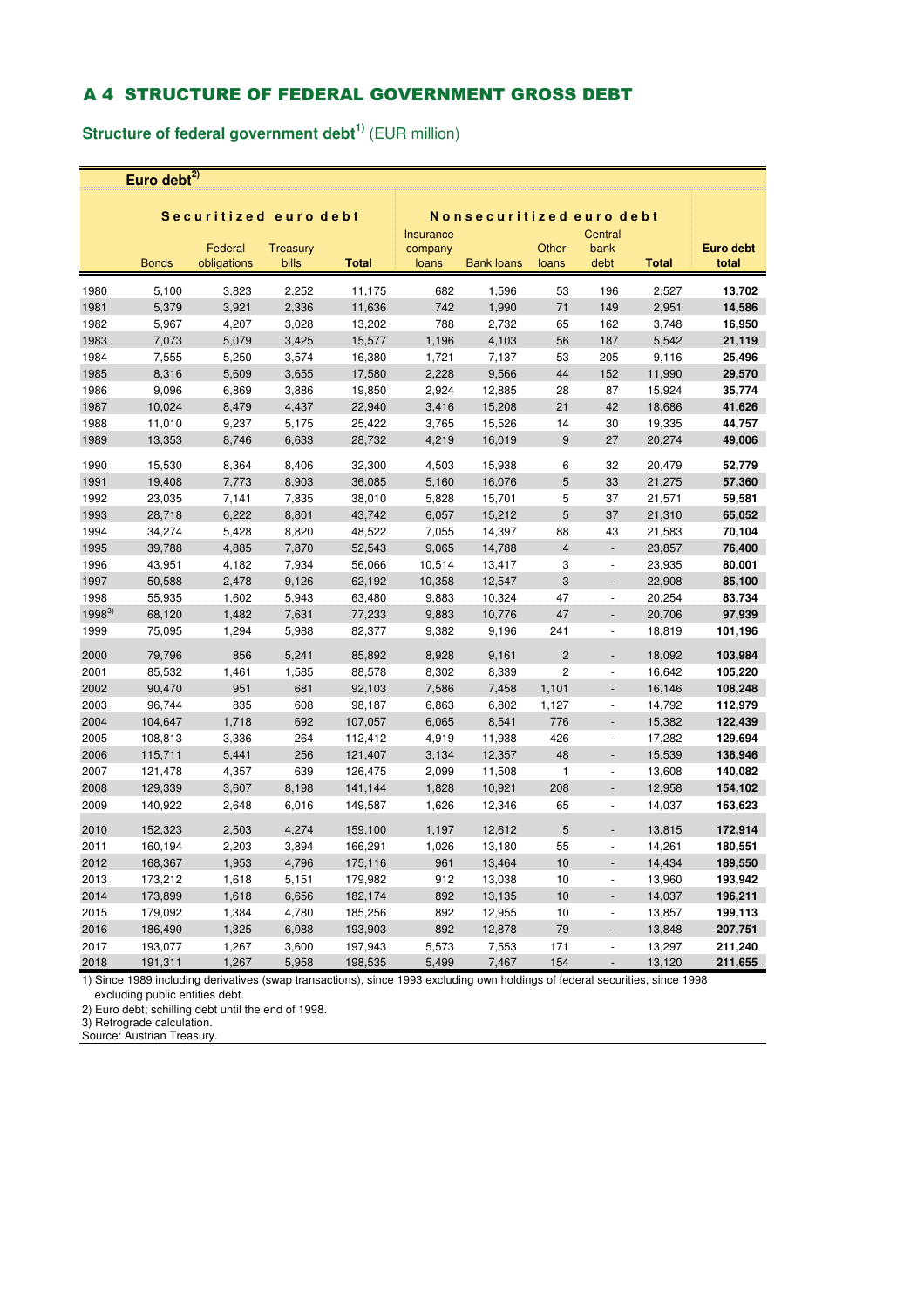## A 4 STRUCTURE OF FEDERAL GOVERNMENT GROSS DEBT (cont.)

**Structure of federal government debt1)** (EUR million)

|            |                          | Foreign currency debt <sup>2)</sup> |                          |                |                        | <b>Total debt</b> |                          |                          |                   |                          |
|------------|--------------------------|-------------------------------------|--------------------------|----------------|------------------------|-------------------|--------------------------|--------------------------|-------------------|--------------------------|
|            |                          | Securitized foreign                 |                          |                |                        |                   |                          |                          |                   |                          |
|            |                          | currency debt                       |                          |                |                        |                   |                          | Own holdings             |                   |                          |
|            |                          |                                     |                          |                | <b>Foreign</b>         | <b>Debt</b>       |                          |                          | Own               | Debt un-                 |
|            | <b>Bonds</b>             | <b>Debt</b><br>securities           | <b>Total</b>             | Loans          | currency debt<br>total | adjusted<br>total | Euro                     | Foreign<br>currency      | holdings<br>total | adjusted<br>total        |
|            |                          |                                     |                          |                |                        |                   |                          |                          |                   |                          |
| 1980       | 1,024                    | 1,758                               | 2,781                    | 2,498          | 5,279                  | 18,981            |                          |                          |                   |                          |
| 1981       | 1,230                    | 2,098                               | 3,328                    | 3,545          | 6,872                  | 21,459            |                          |                          |                   |                          |
| 1982       | 1,336                    | 2,464                               | 3,800                    | 4,074          | 7,874                  | 24,824            | $\overline{a}$           | $\overline{a}$           | $\blacksquare$    | $\blacksquare$           |
| 1983       | 1,739                    | 2,778                               | 4,516                    | 4,611          | 9,127                  | 30,246            |                          |                          |                   | $\blacksquare$           |
| 1984       | 2,064                    | 2,430                               | 4,494                    | 4,151          | 8,645                  | 34,141            | ÷.                       | ÷,                       | $\blacksquare$    | $\overline{\phantom{a}}$ |
| 1985       | 2,809                    | 2,253                               | 5,061                    | 3,566          | 8,628                  | 38,198            | L.                       |                          |                   | $\blacksquare$           |
| 1986       | 4,446                    | 1,552                               | 5,997                    | 3,058          | 9,055                  | 44,830            | $\overline{a}$           | $\overline{a}$           | L,                | $\blacksquare$           |
| 1987       | 5,424                    | 1,332                               | 6,755                    | 2,310          | 9,065                  | 50,691            |                          |                          |                   |                          |
| 1988       | 7,143                    | 1,093                               | 8,237                    | 1,269          | 9,506                  | 54,263            |                          |                          |                   | ä,                       |
| 1989       | 7,723                    | 770                                 | 8,493                    | 652            | 9,145                  | 58,150            |                          |                          |                   | ÷,                       |
| 1990       | 8,595                    | 685                                 | 9,279                    | 558            | 9,837                  | 62,616            | ÷,                       |                          |                   | $\blacksquare$           |
| 1991       | 9,200                    | 998                                 | 10,198                   | 591            | 10,789                 | 68,149            | $\overline{a}$           |                          |                   | ÷.                       |
| 1992       | 10,679                   | 878                                 | 11,558                   | 952            | 12,510                 | 72,091            | $\overline{\phantom{a}}$ | $\overline{a}$           | ÷.                | ÷                        |
| 1993       | 13,810                   | 910                                 | 14,719                   | 750            | 15,469                 | 80,521            | 77                       |                          | 77                | 80,598                   |
| 1994       | 16,126                   | 750                                 | 16,876                   | 2,087          | 18,963                 | 89,068            | 202                      | $\overline{a}$           | 202               | 89,269                   |
| 1995       | 18,308                   | 861                                 | 19,170                   | 1,986          | 21,156                 | 97,556            | 178                      | 401                      | 579               | 98,134                   |
| 1996       | 18,955                   | 916                                 | 19,871                   | 1,642          | 21,512                 | 101,514           | 1,440                    | 33                       | 1,473             | 102,987                  |
| 1997       | 19,816                   | 833                                 | 20,650                   | 1,510          | 22,160                 | 107,260           | 1,436                    | $\frac{1}{2}$            | 1,436             | 108,696                  |
| 1998       | 24,169                   | 2,264                               | 26,433                   | 1,436          | 27,869                 | 111,603           | 1,986                    | 718                      | 2,704             | 114,307                  |
| $1998^{3}$ | 11,983                   | 696                                 | 12,679                   | 984            | 13,664                 | 111,603           | 2,674                    | 30                       | 2,704             | 114,307                  |
| 1999       | 14,722                   | 800                                 | 15,523                   | 1,256          | 16,778                 | 117,974           | 4,822                    | 40                       | 4,862             | 122,836                  |
| 2000       | 14,717                   | 892                                 | 15,609                   | 1,113          | 16,722                 | 120,705           | 6,239                    | 38                       | 6,277             | 126,983                  |
| 2001       | 14,356                   | 805                                 | 15,161                   | 1,032          | 16,193                 | 121,413           | 7,451                    | 35                       | 7,486             | 128,898                  |
| 2002       | 13,976                   | 773                                 | 14,748                   | 957            | 15,705                 | 123,953           | 8,200                    | 33                       | 8,233             | 132,187                  |
| 2003       | 12,414                   | 715                                 | 13,129                   | 770            | 13,899                 | 126,878           | 9,043                    | 30                       | 9,073             | 135,951                  |
| 2004       | 11,908                   | 703                                 | 12,611                   | 501            | 13,112                 | 135,550           | 9,309                    | 29                       | 9,338             | 144,889                  |
| 2005       | 10,572                   | 703                                 | 11,275                   | 360            | 11,635                 | 141,329           | 9,976                    | $\overline{a}$           | 9,976             | 151,305                  |
| 2006       | 7,678                    | 385                                 | 8,064                    | 255            | 8,319                  | 145,265           | 10,020                   | $\overline{a}$           | 10,020            | 155,285                  |
| 2007       | 6,806                    | 367                                 | 7,173                    | 121            | 7,294                  | 147,376           | 9,924                    | ÷,                       | 9,924             | 157,301                  |
| 2008       | 7,231                    | 480                                 | 7,711                    | 159            | 7,869                  | 161,971           | 5,952                    |                          | 5,952             | 167,923                  |
| 2009       | 4,638                    | 454                                 | 5,092                    |                | 5,092                  | 168,715           | 9,362                    | $\sim$                   | 9,362             | 178,077                  |
| 2010       | 3,580                    | 276                                 | 3,856                    |                | 3,856                  | 176,770           | 9,972                    |                          | 9,972             | 186,742                  |
|            |                          | 100                                 | 2,624                    |                |                        |                   |                          |                          |                   |                          |
| 2011       | 2,525<br>$\overline{a}$  |                                     | $\overline{\phantom{a}}$ |                | 2,624                  | 183,176           | 10,435                   |                          | 10,435            | 193,610                  |
| 2012       |                          |                                     | $\overline{a}$           |                |                        | 189,550           | 12,121                   |                          | 12,121            | 201,671                  |
| 2013       | $\overline{a}$           |                                     |                          | $\overline{a}$ |                        | 193,942           | 13,691                   | L,                       | 13,691            | 207,633                  |
| 2014       | $\overline{a}$           |                                     |                          |                |                        | 196,211           | 11,431                   |                          | 11,431            | 207,642                  |
| 2015       | $\blacksquare$           | $\overline{\phantom{a}}$            | $\overline{a}$           | $\overline{a}$ | ÷.                     | 199,113           | 11,427                   | $\overline{\phantom{a}}$ | 11,427            | 210,539                  |
| 2016       | $\overline{a}$           |                                     |                          |                |                        | 207,751           | 11,899                   | $\overline{a}$           | 11,899            | 219,650                  |
| 2017       | $\overline{\phantom{a}}$ | $\overline{a}$                      | $\overline{a}$           | $\overline{a}$ | ä,                     | 211,240           | 11,984                   | $\overline{\phantom{a}}$ | 11,984            | 223,225                  |
| 2018       |                          |                                     |                          |                |                        | 211,655           | 12,888                   |                          | 12,888            | 224,544                  |

1) Since 1989 including derivatives (swap transactions), since 1993 excluding own holdings of federal securities, since 1998 excluding public entities debt.

2) Foreign currency debt converted to euro at mid-market exchange rates at year-end. 3) Retrograde calculation.

Source: Austrian Treasury.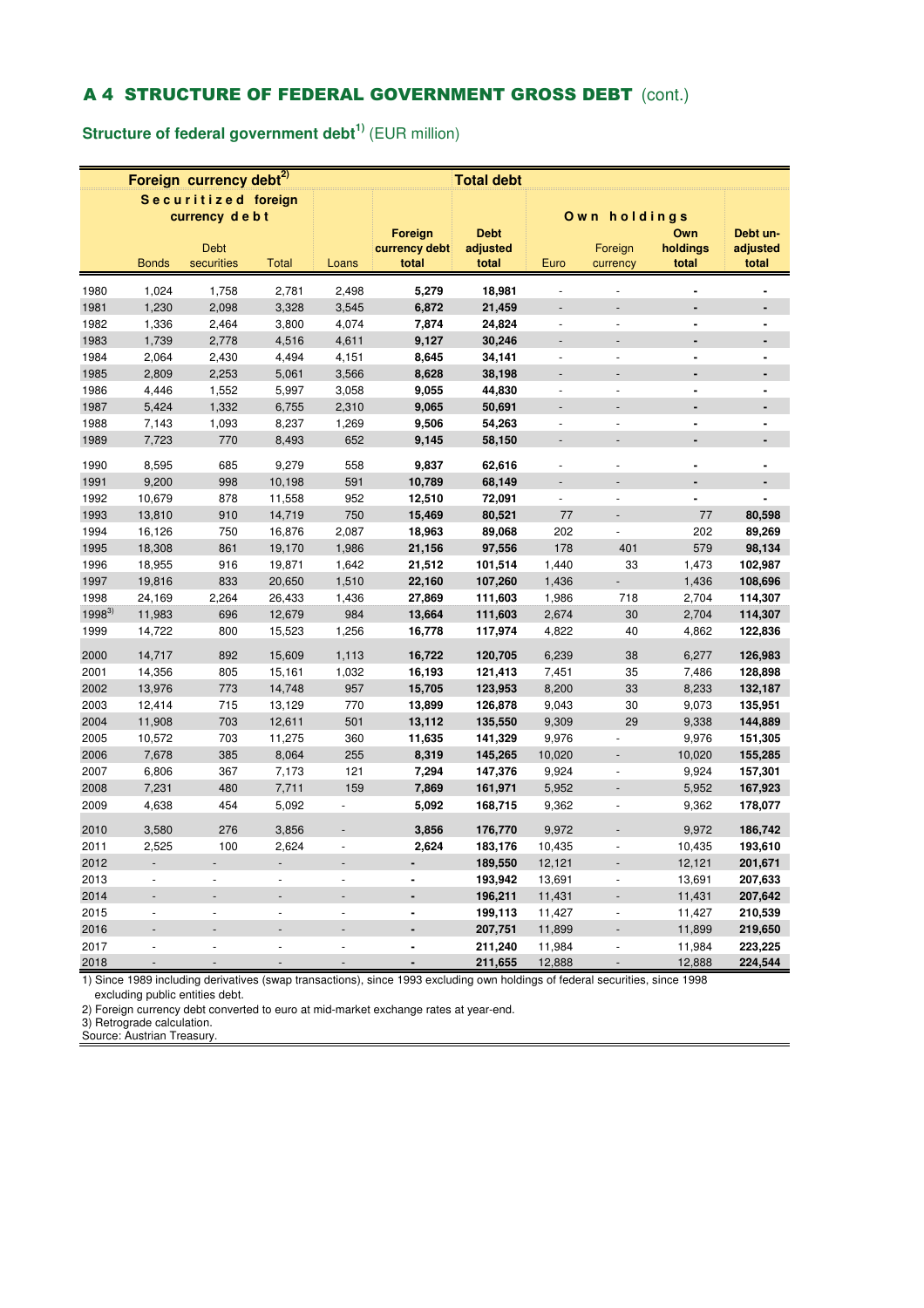## A 4 STRUCTURE OF FEDERAL GOVERNMENT GROSS DEBT (cont.)

**Remaining maturity of federal government debt1)** (years)

|  | Euro debt |  |  |  |
|--|-----------|--|--|--|
|--|-----------|--|--|--|

|      |              | Securitized euro debt  |                   |              | Non securitized euro debt<br><b>Insurance</b> |      |                               |                                |              |                    |
|------|--------------|------------------------|-------------------|--------------|-----------------------------------------------|------|-------------------------------|--------------------------------|--------------|--------------------|
|      | <b>Bonds</b> | Federal<br>obligations | Treasury<br>bills | <b>Total</b> | company<br>loans                              |      | <b>Bank loans Other loans</b> | Central<br><b>Bank</b><br>debt | <b>Total</b> | Euro debt<br>total |
| 2001 | 5.8          | 5.4                    | 2.1               | 5.8          | 4.4                                           | 5.8  | 4.1                           | $\overline{a}$                 | 5.1          | 5.7                |
| 2002 | 5.7          | 6.9                    | 12.4              | 5.8          | 3.7                                           | 5.8  | 0.8                           | $\overline{\phantom{a}}$       | 4.5          | 5.6                |
| 2003 | 6.5          | 8.8                    | 7.0               | 6.5          | 3.2                                           | 5.4  | 1.2                           |                                | 4.1          | 6.2                |
| 2004 | 6.8          | 7.5                    | 5.8               | 6.8          | 2.6                                           | 7.9  | 1.1                           | $\blacksquare$                 | 5.5          | 6.7                |
| 2005 | 7.3          | 10.0                   | 12.5              | 7.4          | 2.3                                           | 15.5 | 0.8                           | $\overline{\phantom{a}}$       | 11.4         | 7.9                |
| 2006 | 7.6          | 6.1                    | 25.5              | 7.6          | 2.5                                           | 17.9 | 0.6                           | ÷,                             | 14.7         | 8.4                |
| 2007 | 8.6          | 6.6                    | 24.5              | 8.6          | 2.6                                           | 19.5 | 2.3                           |                                | 16.9         | 9.4                |
| 2008 | 7.9          | 7.1                    | 6.3               | 7.8          | 4.5                                           | 20.2 | 0.1                           | ÷,                             | 17.7         | 8.6                |
| 2009 | 7.8          | 8.4                    | 4.3               | 7.7          | 7.8                                           | 19.7 | 0.2                           | $\overline{\phantom{a}}$       | 18.2         | 8.6                |
| 2010 | 7.6          | 7.6                    | 4.4               | 7.5          | 9.6                                           | 19.5 | 0.4                           |                                | 18.6         | 8.4                |
| 2011 | 7.4          | 7.5                    | 4.5               | 7.3          | 10.9                                          | 19.7 | 0.1                           |                                | 19.0         | 8.2                |
| 2012 | 7.9          | 7.4                    | 3.0               | 7.7          | 10.6                                          | 18.5 | 10.0                          | ÷,                             | 17.9         | 8.5                |
| 2013 | 8.1          | 7.9                    | 2.8               | 7.9          | 9.8                                           | 18.5 | 9.2                           | $\overline{\phantom{a}}$       | 18.0         | 8.6                |
| 2014 | 8.3          | 6.9                    | 2.1               | 8.0          | 8.7                                           | 17.4 | 8.3                           | ÷,                             | 16.9         | 8.7                |
| 2015 | 8.0          | 6.9                    | 2.3               | 7.8          | 7.7                                           | 16.8 | 7.7                           |                                | 16.2         | 8.4                |
| 2016 | 8.4          | 6.2                    | 2.4               | 8.2          | 6.7                                           | 15.8 | 45.6                          | $\overline{a}$                 | 15.4         | 8.7                |
| 2017 | 9.8          | 5.5                    | 3.8               | 9.7          | 11.2                                          | 17.6 | 7.6                           |                                | 14.8         | 10.0               |
| 2018 | 9.8          | 4.5                    | 2.7               | 9.5          | 10.4                                          | 16.5 | 6.5                           | ٠                              | 13.8         | 9.8                |

## **Average nominal interest rates of federal government debt1)** (%)

|      | Euro debt    |                                                                                                                                        |                   |              |                                             |     |                                                            |                                |              |                    |
|------|--------------|----------------------------------------------------------------------------------------------------------------------------------------|-------------------|--------------|---------------------------------------------|-----|------------------------------------------------------------|--------------------------------|--------------|--------------------|
|      | <b>Bonds</b> | Securitized euro debt<br>Federal<br>obligations                                                                                        | Treasury<br>bills | <b>Total</b> | <b>Insurance</b><br>company<br><b>loans</b> |     | Non securitized euro debt<br><b>Bank loans Other loans</b> | Central<br><b>Bank</b><br>debt | <b>Total</b> | Euro debt<br>total |
| 2001 | 5.3          | 6.2                                                                                                                                    | 3.7               | 5.3          | 6.6                                         | 6.2 | 0.1                                                        |                                | 6.4          | 5.5                |
| 2002 | 5.2          | 6.2                                                                                                                                    | 2.5               | 5.2          | 6.6                                         | 5.9 | 2.9                                                        | $\frac{1}{2}$                  | 6.1          | 5.3                |
| 2003 | 4.9          | 6.4                                                                                                                                    | 2.2               | 4.9          | 6.6                                         | 5.8 | 2.2                                                        | $\overline{\phantom{a}}$       | 5.9          | 5.1                |
| 2004 | 4.9          | 4.8                                                                                                                                    | 2.5               | 4.8          | 6.7                                         | 5.5 | 2.2                                                        | $\overline{\phantom{a}}$       | 5.8          | 5.0                |
| 2005 | 4.7          | 4.1                                                                                                                                    | 2.2               | 4.7          | 6.7                                         | 4.7 | 2.5                                                        | $\overline{\phantom{a}}$       | 5.2          | 4.8                |
| 2006 | 4.6          | 3.2                                                                                                                                    | 3.2               | 4.5          | 6.7                                         | 4.5 | 3.4                                                        | $\overline{\phantom{a}}$       | 4.9          | 4.5                |
| 2007 | 4.4          | 3.7                                                                                                                                    | 4.2               | 4.4          | 6.6                                         | 4.4 | 2.4                                                        | $\overline{\phantom{a}}$       | 4.7          | 4.4                |
| 2008 | 4.4          | 3.7                                                                                                                                    | 2.8               | 4.3          | 6.3                                         | 4.2 | 1.8                                                        | $\overline{\phantom{a}}$       | 4.5          | 4.3                |
| 2009 | 4.3          | 3.9                                                                                                                                    | 1.0               | 4.2          | 5.5                                         | 4.1 | 0.9                                                        | $\overline{\phantom{a}}$       | 4.3          | 4.2                |
| 2010 | 4.2          | 3.9                                                                                                                                    | 0.8               | 4.1          | 5.0                                         | 4.1 | 0.7                                                        | ٠                              | 4.1          | 4.1                |
| 2011 | 4.1          | 3.7                                                                                                                                    | 1.3               | 4.1          | 4.5                                         | 4.0 | 0.5                                                        |                                | 4.1          | 4.1                |
| 2012 | 4.0          | 3.7                                                                                                                                    | 0.1               | 3.9          | 4.4                                         | 3.8 | 2.6                                                        | ÷.                             | 3.9          | 3.9                |
| 2013 | 3.8          | 3.7                                                                                                                                    | 0.1               | 3.7          | 4.4                                         | 3.9 | 2.5                                                        |                                | 3.9          | 3.7                |
| 2014 | 3.5          | 3.7                                                                                                                                    | 0.0               | 3.4          | 4.4                                         | 3.8 | 2.5                                                        | $\blacksquare$                 | 3.8          | 3.4                |
| 2015 | 3.4          | 3.7                                                                                                                                    | $-0.2$            | 3.3          | 4.4                                         | 3.8 | 2.4                                                        |                                | 3.9          | 3.3                |
| 2016 | 3.1          | 3.7                                                                                                                                    | $-0.5$            | 3.0          | 4.4                                         | 3.8 | 0.3                                                        | $\blacksquare$                 | 3.8          | 3.0                |
| 2017 | 2.8          | 3.6                                                                                                                                    | $-0.4$            | 2.8          | 4.2                                         | 3.8 | 4.4                                                        | $\overline{\phantom{0}}$       | 4.0          | 2.8                |
| 2018 | 2.6          | 3.6                                                                                                                                    | $-0.5$            | 2.5          | 4.2                                         | 3.8 | 4.4                                                        | $\overline{\phantom{a}}$       | 4.0          | 2.6                |
|      |              | A) beginning stephen in a forma and searches the second terms to dispute at festival agencial agencies and the secondary states of the |                   |              |                                             |     |                                                            |                                |              |                    |

1) Including derivatives (swap transactions), excluding own holdings of federal securities, excluding public entities debt. Source: Austrian Treasury.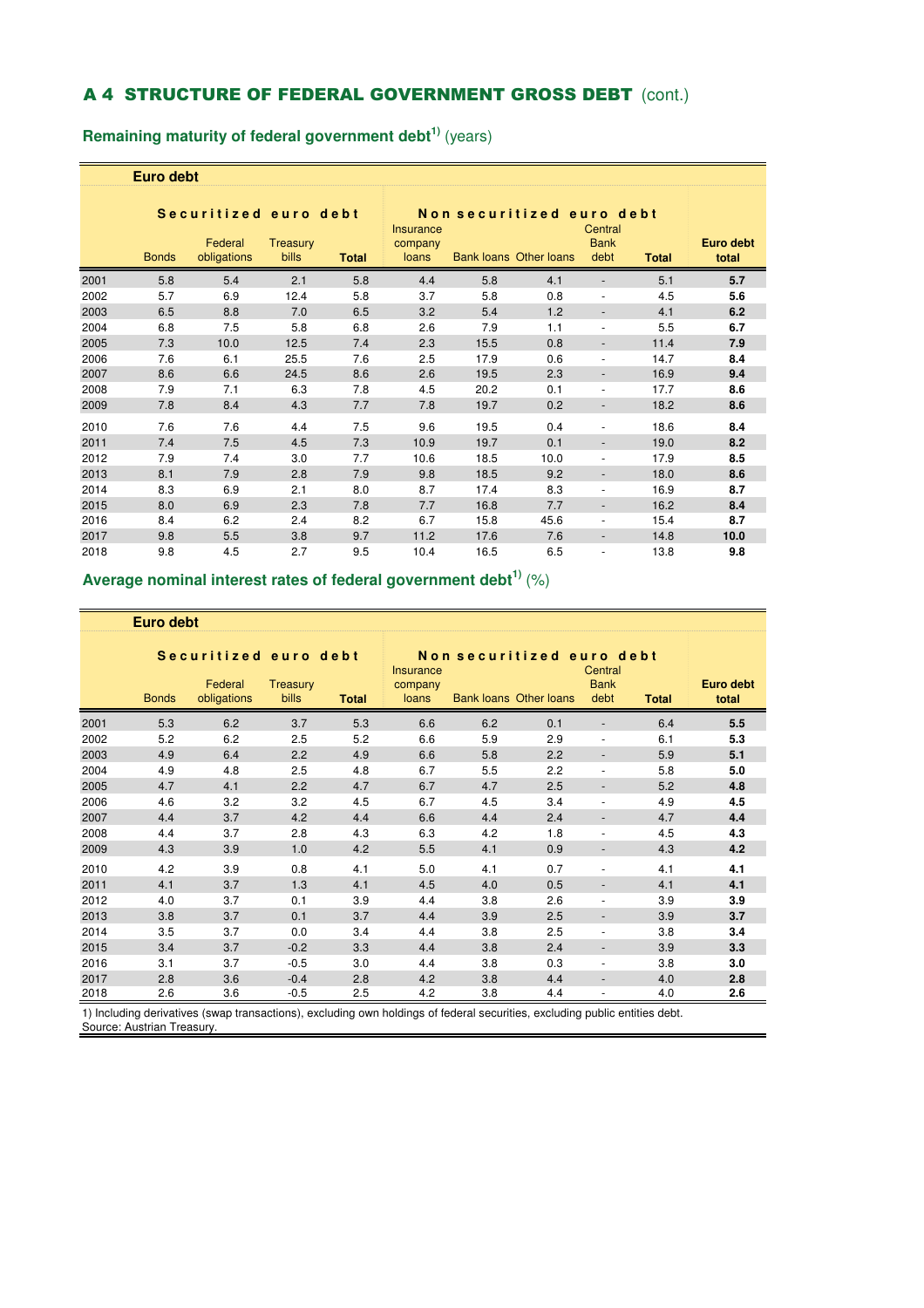## A 4 STRUCTURE OF FEDERAL GOVERNMENT GROSS DEBT (cont.)

|      |                          | Foreign currency debt <sup>2)</sup>  |                              |                              |                          |                   |
|------|--------------------------|--------------------------------------|------------------------------|------------------------------|--------------------------|-------------------|
|      |                          | Securitized foreign<br>currency debt |                              |                              | <b>Foreign</b>           |                   |
|      | <b>Bonds</b>             | Private<br>placements                | <b>Total</b>                 | Loans                        | currency debt<br>total   | <b>Debt total</b> |
|      |                          |                                      |                              |                              |                          |                   |
| 2001 | 4.5                      | 7.5                                  | 4.7                          | 4.9                          | 4.7                      | 5.5               |
| 2002 | 4.5                      | 6.4                                  | 4.6                          | 3.9                          | 4.5                      | 5.5               |
| 2003 | 4.2                      | 5.4                                  | 4.3                          | 2.7                          | 4.2                      | 5.9               |
| 2004 | 4.1                      | 4.3                                  | 4.1                          | 2.7                          | 4.0                      | 6.4               |
| 2005 | 3.6                      | 3.3                                  | 3.5                          | 2.7                          | 3.5                      | 7.6               |
| 2006 | 3.6                      | 4.2                                  | 3.6                          | 2.3                          | 3.5                      | 8.1               |
| 2007 | 2.8                      | 3.2                                  | 2.9                          | 3.6                          | 2.9                      | 9.1               |
| 2008 | 2.2                      | 2.2                                  | 2.2                          | 0.1                          | 2.1                      | 8.3               |
| 2009 | 2.6                      | 1.2                                  | 2.5                          |                              | 2.5                      | 8.4               |
| 2010 | 2.7                      | 0.7                                  | 2.5                          |                              | 2.5                      | 8.3               |
| 2011 | 1.6                      | 0.7                                  | 1.5                          | $\qquad \qquad \blacksquare$ | 1.5                      | 8.1               |
| 2012 | $\overline{\phantom{0}}$ | $\overline{\phantom{a}}$             | $\overline{\phantom{a}}$     | $\overline{\phantom{a}}$     | $\overline{\phantom{0}}$ | 8.5               |
| 2013 | $\overline{\phantom{a}}$ | $\overline{\phantom{a}}$             | $\overline{\phantom{a}}$     | $\qquad \qquad \blacksquare$ | $\overline{\phantom{m}}$ | 8.6               |
| 2014 | $\overline{\phantom{a}}$ | $\overline{\phantom{a}}$             | ٠                            | $\overline{\phantom{a}}$     | $\overline{\phantom{a}}$ | 8.7               |
| 2015 | -                        |                                      |                              | $\overline{\phantom{a}}$     | $\overline{\phantom{a}}$ | 8.4               |
| 2016 | $\overline{\phantom{a}}$ | $\overline{\phantom{a}}$             | $\overline{\phantom{a}}$     | $\overline{\phantom{a}}$     | $\overline{\phantom{a}}$ | 8.7               |
| 2017 | $\overline{\phantom{a}}$ |                                      |                              |                              | -                        | 10.0              |
| 2018 | $\overline{\phantom{a}}$ | $\overline{\phantom{a}}$             | $\qquad \qquad \blacksquare$ | $\overline{\phantom{a}}$     | $\overline{\phantom{a}}$ | 9.8               |

**Remaining maturity of federal government debt1)** (years)

## **Average nominal interest rates of federal government debt1)** (%)

|      |                | Foreign currency debt <sup>2)</sup><br>Securitized foreign<br>currency debt |                              |       | Foreign                      |                   |
|------|----------------|-----------------------------------------------------------------------------|------------------------------|-------|------------------------------|-------------------|
|      | <b>Bonds</b>   | Private<br>placements                                                       | <b>Total</b>                 | Loans | currency debt<br>total       | <b>Debt total</b> |
| 2001 | 3.6            | 2.6                                                                         | 3.5                          | 3.2   | 3.5                          | 5.2               |
| 2002 | 3.3            | 1.9                                                                         | 3.2                          | 3.2   | 3.2                          | 5.0               |
| 2003 | 2.9            | 1.6                                                                         | 2.8                          | 2.8   | 2.8                          | 4.8               |
| 2004 | 2.8            | 2.6                                                                         | 2.8                          | 4.4   | 2.8                          | 4.8               |
| 2005 | 2.6            | 2.8                                                                         | 2.6                          | 4.2   | 2.6                          | 4.6               |
| 2006 | 2.5            | 2.5                                                                         | 2.5                          | 4.3   | 2.6                          | 4.4               |
| 2007 | 2.5            | 2.5                                                                         | 2.5                          | 3.8   | 2.5                          | 4.3               |
| 2008 | 2.6            | 2.6                                                                         | 2.6                          | 3.8   | 2.7                          | 4.2               |
| 2009 | 2.6            | 2.6                                                                         | 2.6                          |       | 2.6                          | 4.1               |
| 2010 | 3.1            | 3.3                                                                         | 3.1                          |       | 3.1                          | 4.1               |
| 2011 | 3.2            | 3.2                                                                         | 3.2                          | -     | 3.2                          | 4.1               |
| 2012 |                |                                                                             |                              |       | $\qquad \qquad \blacksquare$ | 3.9               |
| 2013 |                |                                                                             |                              |       |                              | 3.7               |
| 2014 |                |                                                                             |                              |       |                              | 3.4               |
| 2015 |                |                                                                             |                              |       |                              | 3.3               |
| 2016 | -              |                                                                             | $\qquad \qquad \blacksquare$ | -     | $\qquad \qquad \blacksquare$ | 3.0               |
| 2017 | $\overline{a}$ |                                                                             |                              |       | $\overline{\phantom{a}}$     | 2.8               |
| 2018 |                |                                                                             |                              |       |                              | 2.6               |

1) Including derivatives (swap transactions), excluding own holdings of federal securities, excluding public entities debt.

2) Foreign currency debt converted to euro at mid-market exchange rates at year-end. Source: Austrian Treasury.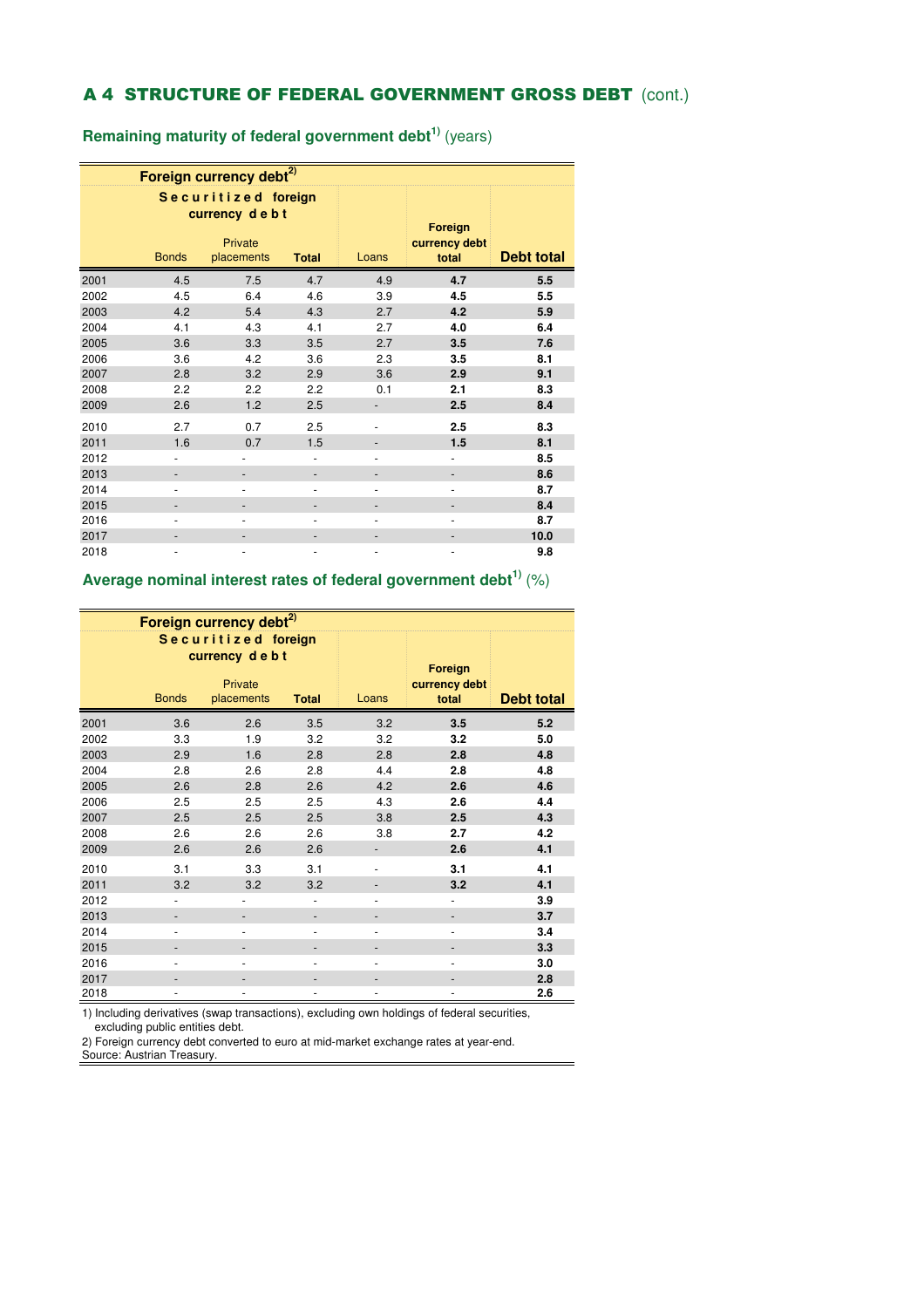#### A 5 FEDERAL FOREIGN CURRENCY DEBT

## **Amount outstanding and ratios of foreign currency debt by currency1)** (EUR million)

|            | <b>USD</b>          |                | <b>DEM</b>        |                              | CHF               |         | <b>NLG</b>     |                | <b>JPY</b> |             | <b>BEF</b>               |       | FRF    |       | <b>XEU</b>         |       |
|------------|---------------------|----------------|-------------------|------------------------------|-------------------|---------|----------------|----------------|------------|-------------|--------------------------|-------|--------|-------|--------------------|-------|
|            | EUR <sub>m.</sub>   | ratio          | EUR <sub>m.</sub> | ratio                        | EUR <sub>m.</sub> | ratio   | EUR m.         | ratio          | EUR m.     | ratio       | EUR <sub>m.</sub>        | ratio | EUR m. | ratio | EUR <sub>m</sub> . | ratio |
| 1980       | 267                 | 5.1            | 2,136             | 40.5                         | 2,435             | 46.1    | 327            | 6.2            | 89         | 1.7         | 24                       | 0.5   | ł,     | ä,    |                    |       |
| 1981       | 301                 | 4.4            | 2,048             | 29.8                         | 3,872             | 56.3    | 315            | 4.6            | 314        | 4.6         | 23                       | 0.3   |        |       |                    |       |
| 1982       | 189                 | 2.4            | 2,579             | 32.8                         | 4,477             | 56.9    | 304            | 3.9            | 325        | 4.1         | ÷,                       | à.    | ä,     | ä,    |                    |       |
| 1983       | 208                 | 2.3            | 2,831             | 31.0                         | 5,069             | 55.5    | 520            | 5.7            | 499        | 5.5         | ÷,                       |       |        |       |                    |       |
| 1984       | 144                 | 1.7            | 2,800             | 32.4                         | 4,465             | 51.6    | 707            | 8.2            | 529        | 6.1         | L.                       | ÷.    | J.     | ä,    |                    |       |
| 1985       | 104                 | 1.2            | 3,218             | 37.3                         | 3,815             | 44.2    | 760            | 8.8            | 730        | 8.5         |                          |       |        |       |                    |       |
| 1986       | 76                  | 0.8            | 3,546             | 39.2                         | 3,420             | 37.8    | 874            | 9.7            | 1,139      | 12.6        | ÷,                       | ź     | J.     | L.    |                    | L.    |
| 1987       | 56                  | 0.6            | 3,174             | 35.0                         | 3,749             | 41.4    | 600            | 6.6            | 1,486      | 16.4        |                          |       |        |       |                    |       |
| 1988       | 38                  | 0.4            | 3,479             | 36.6                         | 3,282             | 34.5    | 491            | 5.2            | 2,215      | 23.3        | ÷,                       | ä,    | ä,     | ä,    |                    | ä,    |
| 1989       | 34                  | 0.4            | 3,690             | 40.3                         | 2,851             | 31.2    | 478            | 5.2            | 2,093      | 22.9        | ÷,                       |       |        | ÷,    |                    |       |
| 1990       | 8                   | 0.1            | 3,440             | 35.0                         | 3,503             | 35.6    | 479            | 4.9            | 2,407      | 24.5        |                          |       |        |       |                    |       |
| 1991       | 84                  | 0.8            | 3,039             | 28.2                         | 4,237             | 39.3    | 479            | 4.4            | 2,950      | 27.3        |                          |       |        |       |                    |       |
| 1992       | 6                   | 0.0            | 3,653             | 29.2                         | 5,048             | 40.3    | 341            | 2.7            | 3,461      | 27.7        | ÷.                       |       |        | L     |                    |       |
| 1993       | 6                   | 0.0            | 3,879             | 25.1                         | 5,484             | 35.5    | 798            | 5.2            | 5,302      | 34.3        |                          |       |        |       |                    |       |
| 1994       | 4                   | 0.0            | 5,066             | 26.7                         | 6,749             | 35.6    | 903            | 4.8            | 6,242      | 32.9        | ×,                       | ÷,    | ł,     | ÷,    | ÷,                 | ä,    |
| 1995       | $\overline{2}$      | 0.0            | 5,921             | 27.5                         | 7,947             | 36.9    | 822            | 3.8            | 6,866      | 31.8        |                          |       |        | ÷,    |                    |       |
| 1996       | $\overline{c}$      | 0.0            | 6,378             | 29.6                         | 7,352             | 34.1    | 1,503          | 7.0            | 6,311      | 29.3        | ÷,                       | L     |        | ä,    |                    |       |
| 1997       | $\mathbf{0}$        | 0.0            | 6,163             | 27.8                         | 6,741             | 30.4    | 1,952          | 8.8            | 6,538      | 29.5        | Ĭ.                       |       | 765    | 3.5   |                    |       |
| 1998       |                     |                | 8,496             | 29.7                         | 7,210             | 25.2    | 2,520          | 8.8            | 6,483      | 22.7        |                          |       | 1,219  | 4.3   | 2,658              | 9.3   |
| $1998^{2}$ | L.                  | ÷.             | L.                | $\Box$                       | 7,210             | 52.8    |                | $\sim$         | 6,453      | 47.2        | J.                       | L     |        | L.    |                    |       |
| 1999       |                     |                | ÷,                | ä,                           | 7,479             | 44.6    | ä,             | ÷,             | 9,299      | 55.4        | J.                       | L     | J.     | J.    | ÷.                 | J.    |
| 2000       |                     |                |                   |                              | 7,836             | 46.9    |                |                | 8,886      | 53.1        |                          |       |        |       |                    |       |
| 2001       |                     |                |                   |                              | 8,049             | 49.7    |                |                | 8,144      | 50.3        |                          |       |        |       |                    |       |
| 2002       |                     |                |                   |                              | 8,602             | 54.8    |                |                | 7,103      | 45.2        |                          |       |        |       |                    |       |
| 2003       | ä,                  | J.             | ä,                | $\blacksquare$               | 8,341             | 60.0    | $\blacksquare$ | $\blacksquare$ | 5,558      | 40.0        | $\blacksquare$           | J.    | ł,     | J.    |                    |       |
| 2004       |                     |                |                   |                              | 7,800             | 59.5    |                |                | 5,312      | 40.5        |                          |       |        |       |                    |       |
| 2005       | L.                  | J.             | ÷,                | ä,                           | 7,196             | 61.8    | ä,             | ä,             | 4,439      | 38.2        | ÷,                       | L     | J.     | L,    |                    |       |
| 2006       |                     |                |                   |                              | 4,737             | 56.9    |                |                | 3,581      | 43.1        |                          |       |        |       |                    |       |
| 2007       | ÷                   | $\overline{a}$ | ÷.                | ÷.                           | 4,225             | 57.9    | ä,             | ÷.             | 3,069      | 42.1        | ÷.                       | ä,    | ÷      | ÷.    |                    | ٠     |
| 2008       |                     |                |                   |                              | 4,546             | 57.8    |                |                | 3,323      | 42.2        |                          |       |        |       |                    |       |
| 2009       |                     |                | ٠                 | ÷,                           | 2,933             | 57.6    | ÷,             | ×,             | 2,159      | 42.4        | ł,                       |       | ä,     | ä,    |                    |       |
| 2009       | ÷,                  |                |                   | ÷,                           | 2,933             | 57.6    | ٠              | ÷              | 2,159      | 42.4        | ÷                        |       |        |       |                    |       |
| 2010       |                     |                |                   |                              | 2,476             | 64.2    |                |                | 1,380      | 35.8        |                          |       |        |       |                    |       |
| 2011       | ÷,                  |                |                   |                              | 2,155             | 82.1    |                |                | 470        | 17.9        |                          |       |        |       |                    |       |
| 2012       | ÷.                  | $\sim$         | ×.                | $\overline{a}$               | ÷.                | ÷.      | ×.             | ÷.             | ÷.         | ÷.          | ÷,                       | ä,    | ÷.     | ÷.    | $\overline{a}$     | ÷.    |
| 2013       |                     |                |                   |                              |                   |         |                |                |            |             |                          |       |        |       |                    |       |
| 2014       | ä,                  | ä,             | ä,                |                              | ä,                | ä,      | ä,             |                | ä,         | ä,          | ÷,                       | ä,    | ä,     | ä,    |                    |       |
| 2015       |                     |                |                   |                              |                   |         |                |                |            |             |                          |       |        |       |                    |       |
| 2016       | ÷.                  |                | ÷.                |                              |                   | ä,      | ä,             |                | ä,         | ÷.          | ä,                       |       | ä,     | ä,    |                    |       |
| 2017       |                     |                |                   |                              |                   |         |                |                |            |             |                          |       |        |       |                    |       |
| 2018       | 1) Enroign ourronay | $Aoh+$         | ovoludina         | $\bigcap_{n \in \mathbb{N}}$ | holdinge          | fodorol | coourition     | 1000           | inoludina  | dorivativos | $\overline{\phantom{a}}$ |       |        |       |                    |       |

es (cross-currency swaps).

2) Retrograde calculation. Source: Austrian Treasury.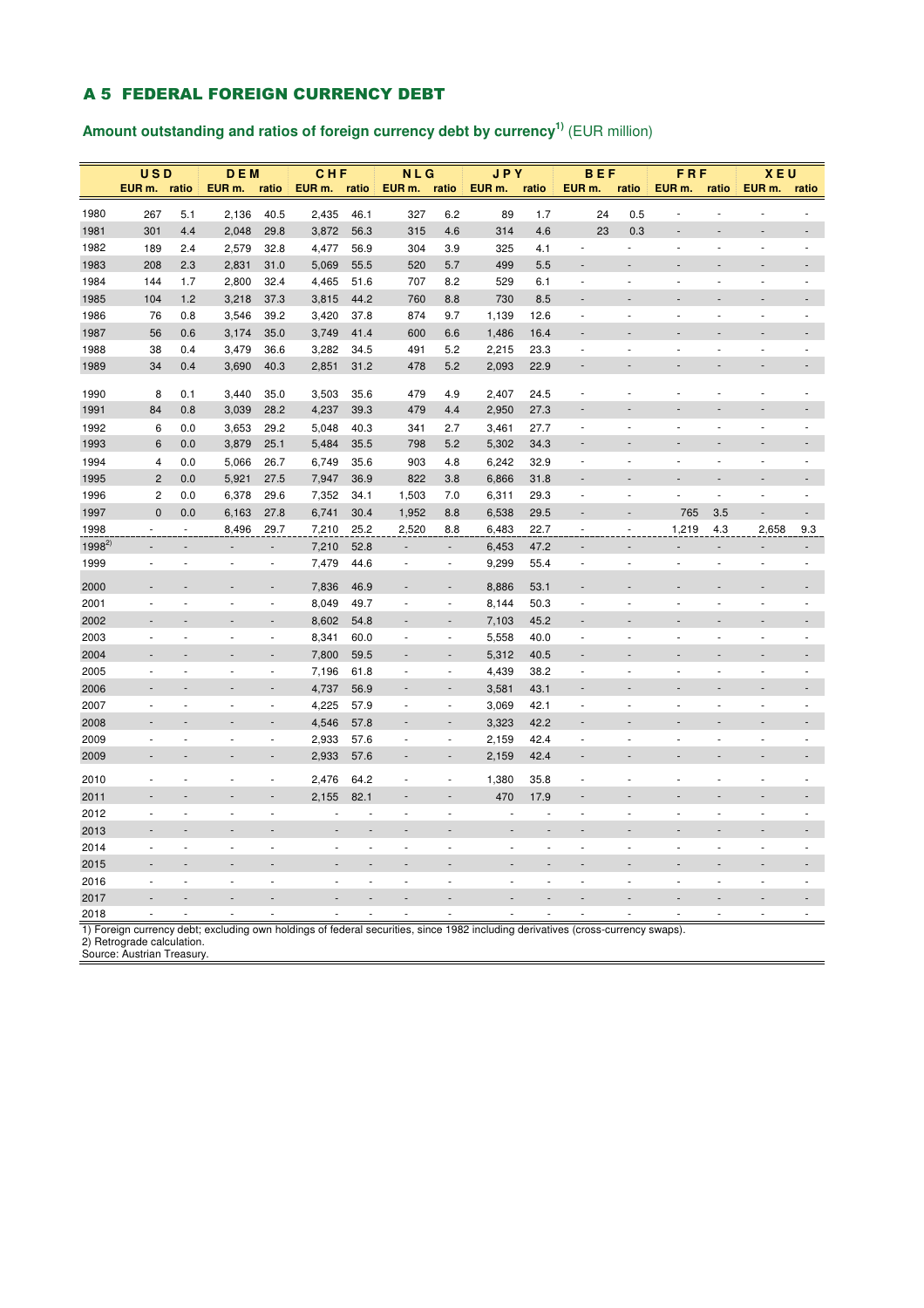#### A 6 BRIDGING TABLE OF PUBLIC DEBT 2016 TO 2018

| 208,751<br>212,240<br>Adjusted federal government debt<br>212,655<br>+ Loans of Austrian Federal Financing Agency to public entities and provinces<br>12,305<br>17,012<br>19,206<br>+ ÖBB (Austrian Federal Railways) debt<br>20,913<br>21,699<br>22,345<br>+ EFSF (European Financial Stability Facility)<br>5,266<br>5,266<br>5,266<br>+ Liabilities for euro coins<br>1,523<br>1,594<br>1,650<br>3,605<br>3,379<br>3,534<br>+ BIG (federal facility management company)<br>+ KA Finanz AG<br>11,118<br>9,432<br>6,969<br>19,686<br>10,668<br>5,284<br>+ HETA incl. Subordinated bonds guaranteed by central government<br>+ Federal funds<br>97<br>98<br>99<br>+ Outsourced federal entities<br>22<br>22<br>20 |
|-------------------------------------------------------------------------------------------------------------------------------------------------------------------------------------------------------------------------------------------------------------------------------------------------------------------------------------------------------------------------------------------------------------------------------------------------------------------------------------------------------------------------------------------------------------------------------------------------------------------------------------------------------------------------------------------------------------------|
|                                                                                                                                                                                                                                                                                                                                                                                                                                                                                                                                                                                                                                                                                                                   |
|                                                                                                                                                                                                                                                                                                                                                                                                                                                                                                                                                                                                                                                                                                                   |
|                                                                                                                                                                                                                                                                                                                                                                                                                                                                                                                                                                                                                                                                                                                   |
|                                                                                                                                                                                                                                                                                                                                                                                                                                                                                                                                                                                                                                                                                                                   |
|                                                                                                                                                                                                                                                                                                                                                                                                                                                                                                                                                                                                                                                                                                                   |
|                                                                                                                                                                                                                                                                                                                                                                                                                                                                                                                                                                                                                                                                                                                   |
|                                                                                                                                                                                                                                                                                                                                                                                                                                                                                                                                                                                                                                                                                                                   |
|                                                                                                                                                                                                                                                                                                                                                                                                                                                                                                                                                                                                                                                                                                                   |
|                                                                                                                                                                                                                                                                                                                                                                                                                                                                                                                                                                                                                                                                                                                   |
|                                                                                                                                                                                                                                                                                                                                                                                                                                                                                                                                                                                                                                                                                                                   |
| 90<br>89<br>84<br>+ Universities                                                                                                                                                                                                                                                                                                                                                                                                                                                                                                                                                                                                                                                                                  |
| + Federal chambers<br>0<br>0                                                                                                                                                                                                                                                                                                                                                                                                                                                                                                                                                                                                                                                                                      |
| 2,482<br>8,354<br>+ Other extra-budgetary entities<br>5,069                                                                                                                                                                                                                                                                                                                                                                                                                                                                                                                                                                                                                                                       |
| - Government bonds owned by federal funds<br>1,846<br>1,838<br>1,890                                                                                                                                                                                                                                                                                                                                                                                                                                                                                                                                                                                                                                              |
| - Intrasubsectoral consolidation<br>12,464<br>23,567<br>15,993                                                                                                                                                                                                                                                                                                                                                                                                                                                                                                                                                                                                                                                    |
| - Financial intergovernmental claims of the federal government<br>14,266<br>15,398<br>15,916                                                                                                                                                                                                                                                                                                                                                                                                                                                                                                                                                                                                                      |
| <b>Federal sector debt</b><br>257,283<br>251,245<br>246,190                                                                                                                                                                                                                                                                                                                                                                                                                                                                                                                                                                                                                                                       |
| 13,988<br>14,910<br>15,506<br>Regional government debt excluding Vienna                                                                                                                                                                                                                                                                                                                                                                                                                                                                                                                                                                                                                                           |
| + Regional funds<br>952<br>805<br>837                                                                                                                                                                                                                                                                                                                                                                                                                                                                                                                                                                                                                                                                             |
| 41<br>42<br>43<br>+ Regional chambers                                                                                                                                                                                                                                                                                                                                                                                                                                                                                                                                                                                                                                                                             |
| + Outsourced regional entities<br>11,961<br>11,299<br>10,694                                                                                                                                                                                                                                                                                                                                                                                                                                                                                                                                                                                                                                                      |
| of which regional hospital operators<br>2,191<br>1,717<br>1,676                                                                                                                                                                                                                                                                                                                                                                                                                                                                                                                                                                                                                                                   |
| GESPAG (Oberösterreichische Gesundheits- und Spitals-AG, Upper Austria)<br>332<br>356<br>317                                                                                                                                                                                                                                                                                                                                                                                                                                                                                                                                                                                                                      |
| KABEG (Kärntner Krankenanstaltenbetriebsgesellschaft, Carinthia)<br>1,303<br>1,305<br>1,303                                                                                                                                                                                                                                                                                                                                                                                                                                                                                                                                                                                                                       |
| KAGes (Steiermärkische Krankenanstaltenges.m.b.H., Styria)<br>503<br>3<br>3                                                                                                                                                                                                                                                                                                                                                                                                                                                                                                                                                                                                                                       |
| KRAGES (Burgenländische Krankenanstaltenges.m.b.H., Burgenland)<br>43<br>46<br>53                                                                                                                                                                                                                                                                                                                                                                                                                                                                                                                                                                                                                                 |
| 10<br>TILAK (Tiroler Landeskrankenanstalten GmbH, Tyrol)<br>8                                                                                                                                                                                                                                                                                                                                                                                                                                                                                                                                                                                                                                                     |
| of which regional facility management companies<br>1,692<br>1,506<br>1,682<br>452<br>428<br>408                                                                                                                                                                                                                                                                                                                                                                                                                                                                                                                                                                                                                   |
| LIG Styria<br>LIG Carinthia<br>135<br>131                                                                                                                                                                                                                                                                                                                                                                                                                                                                                                                                                                                                                                                                         |
| 302<br><b>LIG Lower Austria</b><br>286<br>278                                                                                                                                                                                                                                                                                                                                                                                                                                                                                                                                                                                                                                                                     |
| LIG Upper Austria<br>640<br>675<br>653                                                                                                                                                                                                                                                                                                                                                                                                                                                                                                                                                                                                                                                                            |
| LIG Burgenland (BELIG)<br>164<br>163<br>168                                                                                                                                                                                                                                                                                                                                                                                                                                                                                                                                                                                                                                                                       |
| $+/-$ Other <sup>1)</sup><br>141<br>666<br>107                                                                                                                                                                                                                                                                                                                                                                                                                                                                                                                                                                                                                                                                    |
|                                                                                                                                                                                                                                                                                                                                                                                                                                                                                                                                                                                                                                                                                                                   |
| - Financial intergovernmental claims of the state governments <sup>2)</sup><br>4,926<br>5,402<br>5,086                                                                                                                                                                                                                                                                                                                                                                                                                                                                                                                                                                                                            |
| - Intrasubsectoral consolidation<br>190<br>181<br>174                                                                                                                                                                                                                                                                                                                                                                                                                                                                                                                                                                                                                                                             |
| 22,492<br>21,962<br>State government debt (excl. Vienna)<br>21,578                                                                                                                                                                                                                                                                                                                                                                                                                                                                                                                                                                                                                                                |
| Local government debt excluding Vienna <sup>3)</sup><br>5,332<br>6,092<br>5,434                                                                                                                                                                                                                                                                                                                                                                                                                                                                                                                                                                                                                                   |
| 6,700<br>Vienna government debt<br>6,001<br>6,411                                                                                                                                                                                                                                                                                                                                                                                                                                                                                                                                                                                                                                                                 |
| + Extra-budgetary entities, of which<br>854<br>741<br>800                                                                                                                                                                                                                                                                                                                                                                                                                                                                                                                                                                                                                                                         |
| Vienna Hospital Association (KAV)<br>423<br>455<br>439                                                                                                                                                                                                                                                                                                                                                                                                                                                                                                                                                                                                                                                            |
| Vienna's public transport operator (Wiener Linien GmbH & Co KG)<br>200<br>160<br>110                                                                                                                                                                                                                                                                                                                                                                                                                                                                                                                                                                                                                              |
| $+/-$ Other <sup>4)</sup><br>287<br>268<br>239                                                                                                                                                                                                                                                                                                                                                                                                                                                                                                                                                                                                                                                                    |
| Vienna debt<br>7,142<br>7,480<br>7,680                                                                                                                                                                                                                                                                                                                                                                                                                                                                                                                                                                                                                                                                            |
| + Local funds and municipal cooperatives<br>470<br>480<br>501                                                                                                                                                                                                                                                                                                                                                                                                                                                                                                                                                                                                                                                     |
| + Outsourced local entities (mainly hospitals)<br>3,012<br>2,870<br>2,461                                                                                                                                                                                                                                                                                                                                                                                                                                                                                                                                                                                                                                         |
| - Financial intergovernmental claims of the regional governments <sup>5)</sup><br>29<br>14<br>14                                                                                                                                                                                                                                                                                                                                                                                                                                                                                                                                                                                                                  |
| 524<br>- Intrasubsectoral consolidation<br>603<br>515                                                                                                                                                                                                                                                                                                                                                                                                                                                                                                                                                                                                                                                             |
| 15,324<br>Municipal level debt (including Vienna)<br>15,735<br>16,197                                                                                                                                                                                                                                                                                                                                                                                                                                                                                                                                                                                                                                             |
| Debt of social security funds<br>1,105<br>901<br>1,322                                                                                                                                                                                                                                                                                                                                                                                                                                                                                                                                                                                                                                                            |
| General government debt<br>285,287<br>296,203<br>289,843                                                                                                                                                                                                                                                                                                                                                                                                                                                                                                                                                                                                                                                          |
| General government debt in % of GDP<br>82.9<br>78.3<br>74.0                                                                                                                                                                                                                                                                                                                                                                                                                                                                                                                                                                                                                                                       |

1) Period accruals, foreign currency corrections, corrected for debt issued by central govnt. for public enterprises and states. ("Rechtsträgerfinanzierung").

2) Loans granted to local government.

3) Without subsections 85-86 (firms that are market producers, economic enterprises).

4) Short-term loans from the federal government to Vienna.

5) Loans granted to other sub-sectors.

Source: Statistics Austria.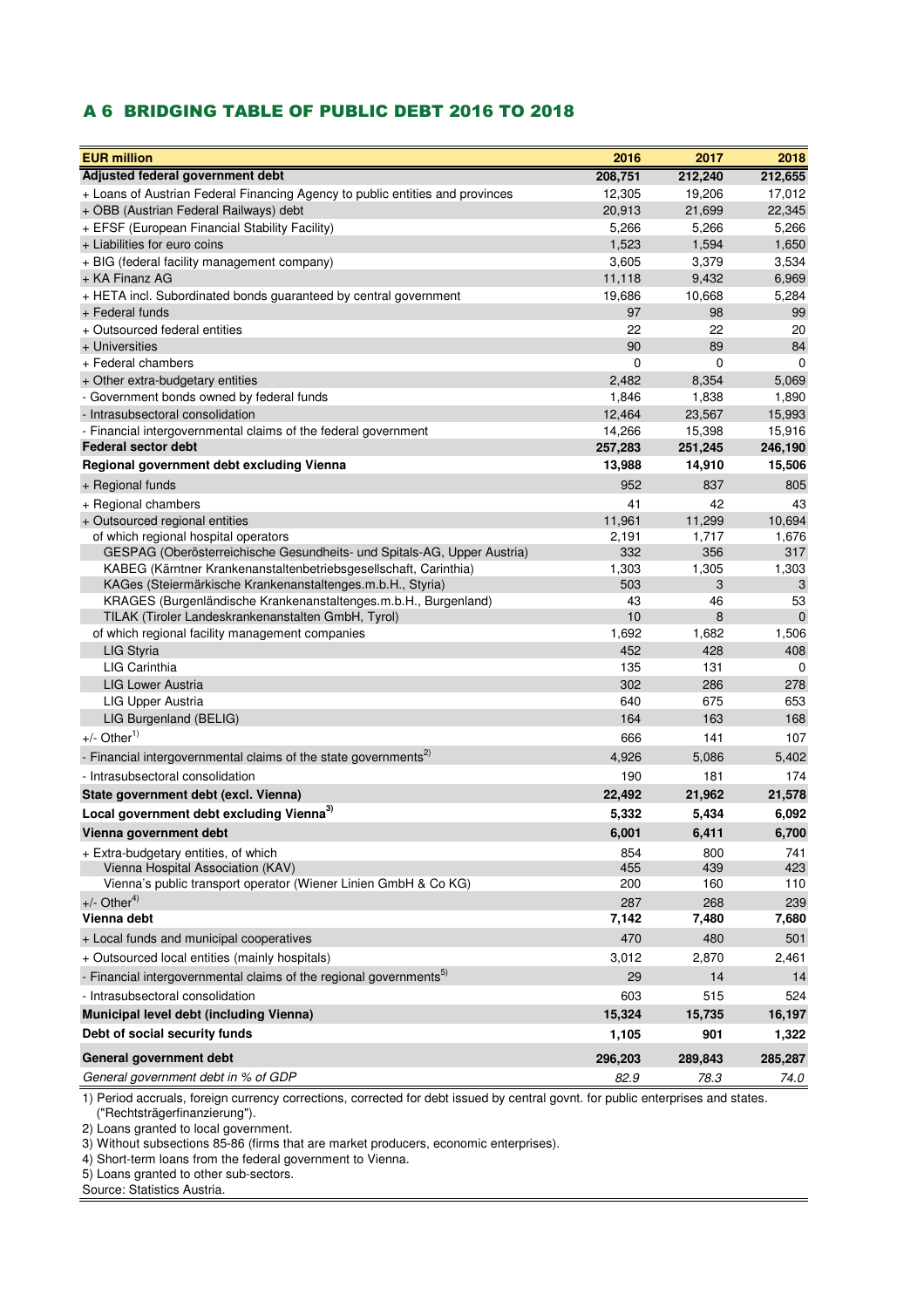# **A 7 STATE GOVERNMENT GROSS DEBT<sup>1)</sup>**

#### **Debt level** (EUR million)

|                      | 2009  | 2010   | 2011   | 2012   | 2013   | 2014   | 2015   | 2016   | 2017   | $2018^{2}$ |
|----------------------|-------|--------|--------|--------|--------|--------|--------|--------|--------|------------|
| Burgenland           | 207   | 232    | 252    | 266    | 275    | 278    | 278    | 276    | 274    | 272        |
| Carinthia            | 1.159 | 1,341  | 1,506  | 1,543  | 1,627  | 1,714  | 1,908  | 3,008  | 2,640  | 2,565      |
| Lower Austria        | 3.271 | 4,136  | 3.647  | 3.504  | 3.477  | 3,533  | 3,714  | 3,904  | 4.641  | 4,835      |
| <b>Upper Austria</b> | 92    | 165    | 222    | 321    | 425    | 410    | 397    | 382    | 368    | 465        |
| Salzburg             | 550   | 778    | 2.129  | 2.457  | 1,284  | 1.290  | 1,394  | 1,933  | 1,684  | 1,466      |
| Styria               | 988   | 1.343  | 1,596  | 1,561  | 1.904  | 2,869  | 3,324  | 3.454  | 4,143  | 4,616      |
| Tyrol                | 175   | 234    | 266    | 221    | 181    | 141    | 110    | 82     | 156    | 197        |
| Vorarlberg           | 73    | 96     | 113    | 112    | 103    | 102    | 102    | 100    | 99     | 99         |
| Vienna <sup>3)</sup> | 1.874 | 3.070  | 4.027  | 4,350  | 4,635  | 4,893  | 5,422  | 6.001  | 6.411  | 6,700      |
| <b>Total</b>         | 8,389 | 11,396 | 13,758 | 14,333 | 13,911 | 15,231 | 16,649 | 19,140 | 20,417 | 21,214     |

## **Debt ratios** (%)

|                      | 2009  | 2010  | 2011  | 2012  | 2013  | 2014  | 2015  | 2016  | 2017  | $2018^{2}$ |
|----------------------|-------|-------|-------|-------|-------|-------|-------|-------|-------|------------|
| Burgenland           | 2.5   | 2.0   | 1.8   | 1.9   | 2.0   | 1.8   | 1.7   | 1.4   | 1.3   | 1.3        |
| Carinthia            | 13.8  | 11.8  | 10.9  | 10.8  | 11.7  | 11.3  | 11.5  | 15.7  | 12.9  | 12.1       |
| Lower Austria        | 39.0  | 36.3  | 26.5  | 24.4  | 25.0  | 23.2  | 22.3  | 20.4  | 22.7  | 22.8       |
| <b>Upper Austria</b> | 1.1   | 1.5   | 1.6   | 2.2   | 3.1   | 2.7   | 2.4   | 2.0   | 1.8   | 2.2        |
| Salzburg             | 6.6   | 6.8   | 15.5  | 17.1  | 9.2   | 8.5   | 8.4   | 10.1  | 8.2   | 6.9        |
| Styria               | 11.8  | 11.8  | 11.6  | 10.9  | 13.7  | 18.8  | 20.0  | 18.0  | 20.3  | 21.8       |
| Tyrol                | 2.1   | 2.1   | 1.9   | 1.5   | 1.3   | 0.9   | 0.7   | 0.4   | 0.8   | 0.9        |
| Vorarlberg           | 0.9   | 0.8   | 0.8   | 0.8   | 0.7   | 0.7   | 0.6   | 0.5   | 0.5   | 0.5        |
| Vienna $3)$          | 22.3  | 26.9  | 29.3  | 30.3  | 33.3  | 32.1  | 32.6  | 31.4  | 31.4  | 31.6       |
| <b>Total</b>         | 100.0 | 100.0 | 100.0 | 100.0 | 100.0 | 100.0 | 100.0 | 100.0 | 100.0 | 100.0      |

## **Annual change of state debt** (%)

|                      | 2009  | 2010 | 2011    | 2012    | 2013    | 2014    | 2015    | 2016    | 2017    | $2018^{2}$ |
|----------------------|-------|------|---------|---------|---------|---------|---------|---------|---------|------------|
| Burgenland           | 0.0   | 11.9 | 8.6     | 5.6     | 3.6     | 1.1     | 0.0     | $-0.7$  | $-0.7$  | $-0.7$     |
| Carinthia            | 17.1  | 15.7 | 12.3    | 2.4     | 5.5     | 5.4     | 11.3    | 57.7    | $-12.2$ | $-2.8$     |
| Lower Austria        | 27.9  | 26.4 | $-11.8$ | -3.9    | $-0.8$  | 1.6     | 5.1     | 5.1     | 18.9    | 4.2        |
| <b>Upper Austria</b> |       | 79.8 | 34.2    | 4.0     | 5.0     | 5.0     | 5.0     | 5.0     | 6.0     | 7.0        |
| Salzburg             | 5.6   | 41.3 | 173.7   | 15.4    | $-47.7$ | 0.5     | 8.0     | 38.7    | $-12.9$ | $-13.0$    |
| Styria               | 123.5 | 35.9 | 18.8    | $-2.2$  | 22.0    | 50.7    | 15.9    | 3.9     | 19.9    | 11.4       |
| Tyrol                | 3.9   | 34.1 | 13.7    | $-16.9$ | $-18.2$ | $-22.2$ | $-21.4$ | $-26.2$ | 91.8    | 26.0       |
| Vorarlberg           | 0.0   | 31.7 | 18.1    | $-0.9$  | $-8.3$  | $-0.8$  | $-0.5$  | $-1.4$  | $-1.1$  | 0.0        |
| Vienna $3)$          | 28.4  | 63.8 | 31.2    | 8.0     | 6.6     | 5.6     | 10.8    | 10.7    | 6.8     | 4.5        |
| <b>Total</b>         | 30.7  | 35.8 | 20.7    | 4.2     | $-2.9$  | 9.5     | 9.3     | 15.0    | 6.7     | 3.9        |

## **State debt per capita** (EUR)

|                      | 2009  | 2010  | 2011  | 2012  | 2013  | 2014  | 2015  | 2016  | 2017  | $2018^{2}$ |
|----------------------|-------|-------|-------|-------|-------|-------|-------|-------|-------|------------|
| Burgenland           | 729   | 813   | 880   | 926   | 957   | 964   | 955   | 945   | 936   | 925        |
| Carinthia            | 2,077 | 2.410 | 2,709 | 2,777 | 2.927 | 3.074 | 3.404 | 5.361 | 4.707 | 4,576      |
| Lower Austria        | 2.037 | 2,570 | 2,259 | 2,165 | 2,139 | 2,159 | 2,246 | 2,344 | 2,778 | 2,883      |
| <b>Upper Austria</b> | 65.3  | 117   | 157   | 226   | 298   | 285   | 273   | 261   | 250   | 314        |
| Salzburg             | 1.045 | 1.474 | 4,020 | 4.618 | 2.403 | 2,396 | 2,553 | 3,519 | 3.048 | 2,637      |
| <b>Styria</b>        | 820   | 1,113 | 1,320 | 1,289 | 1,567 | 2,349 | 2,698 | 2,792 | 3,341 | 3,718      |
| Tyrol                | 248   | 331   | 374   | 309   | 250   | 193   | 149   | 109   | 208   | 261        |
| Vorarlberg           | 197   | 259   | 305   | 301   | 274   | 269   | 264   | 257   | 253   | 251        |
| Vienna $3)$          | 1.109 | 1.803 | 2,345 | 2,498 | 2,624 | 2,723 | 2,946 | 3,213 | 3,394 | 3,514      |
| <b>Total</b>         | 1,004 | 1,361 | 1,636 | 1,696 | 1,635 | 1,774 | 1,914 | 2,182 | 2,314 | 2,405      |

1) Debt according to budget accounts.

2) Preliminary data (as of mid-October 2019).

3) Vienna as state and local government.

Source: Statistics Austria and own calculations.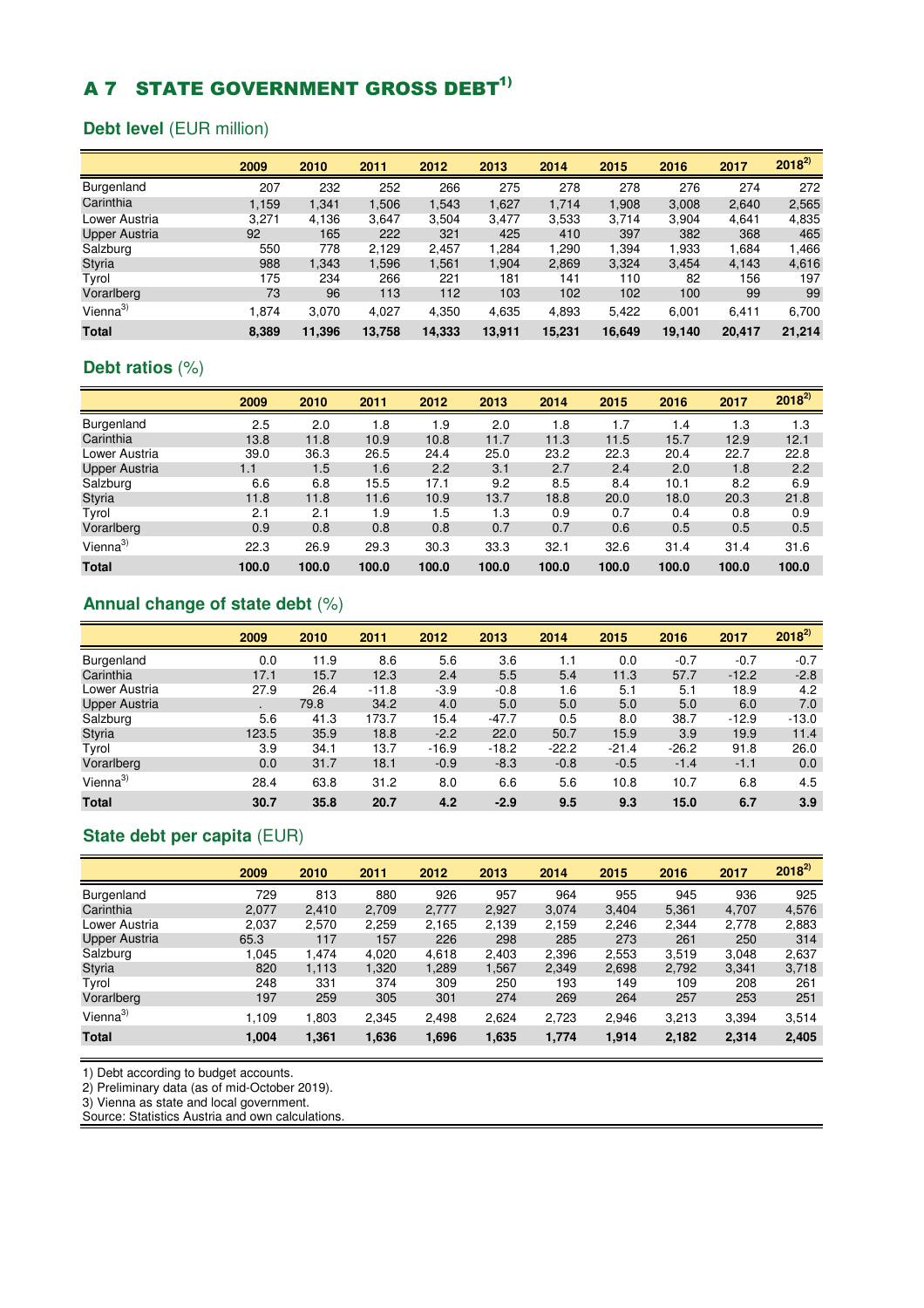## A 8 LOCAL GOVERNMENT GROSS DEBT<sup>1)</sup>

#### **Local debt** (EUR million)

|                           | 2009   | 2010   | 2011   | 2012   | 2013   | 2014   | 2015   | 2016   | 2017   | $2018^{2}$ |
|---------------------------|--------|--------|--------|--------|--------|--------|--------|--------|--------|------------|
| Burgenland                | 371    | 365    | 350    | 332    | 319    | 313    | 312    | 312    | 309    | 310        |
| Carinthia                 | 712    | 716    | 678    | 675    | 646    | 664    | 650    | 627    | 617    | 599        |
| Lower Austria             | 3,706  | 3,786  | 3,750  | 3,679  | 3,637  | 3.576  | 3.542  | 3,525  | 3.521  | 3,486      |
| <b>Upper Austria</b>      | 2,561  | 2,731  | 2,807  | 2,740  | 2,674  | 2,617  | 2,664  | 2,584  | 2,548  | 2,514      |
| Salzburg                  | 663    | 645    | 633    | 616    | 587    | 578    | 566    | 538    | 535    | 513        |
| <b>Styria</b>             | 2,008  | 1,960  | 1,960  | 1,879  | 2.034  | 2.045  | 2.021  | 1.991  | 1.853  | 2,370      |
| Tyrol                     | 815    | 806    | 784    | 772    | 779    | 790    | 815    | 838    | 906    | 1,029      |
| Vorarlberg                | 654    | 676    | 680    | 666    | 674    | 688    | 687    | 724    | 745    | 783        |
| <b>Total excl. Vienna</b> | 11,491 | 11,684 | 11,641 | 11,359 | 11,351 | 11,271 | 11.256 | 11,138 | 11,034 | 11,605     |
| Vienna $3)$               | 1.874  | 3,070  | 4,027  | 4,350  | 4,635  | 4,893  | 5.422  | 6,001  | 6.411  | 6,700      |
| <b>Total</b>              | 13.365 | 14.755 | 15,668 | 15.708 | 15.987 | 16.165 | 16,678 | 17.138 | 17.445 | 18,305     |

#### **Local debt ratios** (%)

|                           | 2009  | 2010  | 2011  | 2012  | 2013  | 2014  | 2015  | 2016  | 2017  | $2018^{2}$ |
|---------------------------|-------|-------|-------|-------|-------|-------|-------|-------|-------|------------|
| Burgenland                | 2.8   | 2.5   | 2.2   | 2.1   | 2.0   | 1.9   | 1.9   | 1.8   | 1.8   | 1.7        |
| Carinthia                 | 5.3   | 4.9   | 4.3   | 4.3   | 4.0   | 4.1   | 3.9   | 3.7   | 3.5   | 3.3        |
| Lower Austria             | 27.7  | 25.7  | 23.9  | 23.4  | 22.7  | 22.1  | 21.2  | 20.6  | 20.2  | 19.0       |
| <b>Upper Austria</b>      | 19.2  | 18.5  | 17.9  | 17.4  | 16.7  | 16.2  | 16.0  | 15.1  | 14.6  | 13.7       |
| Salzburg                  | 5.0   | 4.4   | 4.0   | 3.9   | 3.7   | 3.6   | 3.4   | 3.1   | 3.1   | 2.8        |
| <b>Styria</b>             | 15.0  | 13.3  | 12.5  | 12.0  | 12.7  | 12.7  | 12.1  | 11.6  | 10.6  | 12.9       |
| Tyrol                     | 6.1   | 5.5   | 5.0   | 4.9   | 4.9   | 4.9   | 4.9   | 4.9   | 5.2   | 5.6        |
| Vorarlberg                | 4.9   | 4.6   | 4.3   | 4.2   | 4.2   | 4.3   | 4.1   | 4.2   | 4.3   | 4.3        |
| <b>Total excl. Vienna</b> | 86.0  | 79.2  | 74.3  | 72.3  | 71.0  | 69.7  | 67.5  | 65.0  | 63.2  | 63.4       |
| Vienna $3)$               | 14.0  | 20.8  | 25.7  | 27.7  | 29.0  | 30.3  | 32.5  | 35.0  | 36.8  | 36.6       |
| <b>Total</b>              | 100.0 | 100.0 | 100.0 | 100.0 | 100.0 | 100.0 | 100.0 | 100.0 | 100.0 | 100.0      |

#### **Annual change of local debt** (%)

|                           | 2009   | 2010   | 2011   | 2012   | 2013   | 2014   | 2015   | 2016   | 2017   | $2018^{2}$ |
|---------------------------|--------|--------|--------|--------|--------|--------|--------|--------|--------|------------|
| Burgenland                | 0.6    | $-1.5$ | $-4.2$ | $-5.3$ | $-3.7$ | $-1.9$ | $-0.4$ | $-0.1$ | $-0.8$ | 0.3        |
| Carinthia                 | 3.7    | 0.5    | $-5.3$ | $-0.4$ | $-4.2$ | 2.7    | $-2.0$ | $-3.6$ | $-1.5$ | $-2.8$     |
| Lower Austria             | 1.7    | 2.1    | $-1.0$ | $-1.9$ | $-1.1$ | $-1.7$ | $-1.0$ | $-0.5$ | $-0.1$ | $-1.0$     |
| <b>Upper Austria</b>      | 7.0    | 6.6    | 2.8    | $-2.4$ | $-2.4$ | $-2.1$ | 1.8    | $-3.0$ | $-1.4$ | $-1.3$     |
| Salzburg                  | $-0.1$ | $-2.8$ | $-1.8$ | $-2.8$ | $-4.6$ | $-1.5$ | $-2.1$ | $-4.9$ | $-0.6$ | $-4.1$     |
| <b>Styria</b>             | $-0.9$ | $-2.4$ | 0.0    | $-4.1$ | 8.3    | 0.5    | $-1.2$ | $-1.5$ | $-7.0$ | 27.9       |
| Tyrol                     | 1.1    | -1.1   | $-2.8$ | $-1.5$ | 0.9    | 1.4    | 3.1    | 2.9    | 8.1    | 13.6       |
| Vorarlberg                | 2.2    | 3.4    | 0.6    | $-2.1$ | 1.2    | 2.1    | $-0.2$ | 5.4    | 2.9    | 5.1        |
| <b>Total excl. Vienna</b> | 2.4    | 1.7    | $-0.4$ | $-2.4$ | $-0.1$ | $-0.7$ | $-0.1$ | $-1.1$ | $-0.9$ | 5.2        |
| Vienna $3)$               | 28.4   | 63.8   | 31.2   | 8.0    | 6.6    | 5.6    | 10.8   | 10.7   | 6.8    | 4.5        |
| <b>Total</b>              | 5.3    | 10.4   | 6.2    | 0.3    | 1.8    | 1.1    | 3.2    | 2.8    | 1.8    | 4.9        |

#### **Local debt per capita** (EUR)

|                           | 2009  | 2010  | 2011  | 2012  | 2013  | 2014  | 2015  | 2016  | 2017  | $2018^{2}$ |
|---------------------------|-------|-------|-------|-------|-------|-------|-------|-------|-------|------------|
| Burgenland                | 1.307 | 1.284 | 1,225 | 1.157 | 1,111 | 1.086 | 1,072 | 1,067 | 1,057 | 1,055      |
| Carinthia                 | 1.276 | 1,286 | 1,219 | 1,215 | 1,163 | 1,190 | 1,160 | 1,117 | 1,100 | 1,069      |
| Lower Austria             | 2,308 | 2,352 | 2,322 | 2,273 | 2,237 | 2,185 | 2,142 | 2,116 | 2,107 | 2,078      |
| <b>Upper Austria</b>      | 1,817 | 1,936 | 1,985 | 1,932 | 1,876 | 1,821 | 1,833 | 1,764 | 1,729 | 1,698      |
| Salzburg                  | 1,259 | 1,221 | 1,196 | 1,157 | 1,099 | 1,074 | 1,037 | 980   | 968   | 923        |
| Styria                    | 1.666 | 1.624 | 1,621 | 1,551 | 1.674 | 1.674 | 1.640 | 1.609 | 1.494 | 1,909      |
| Tyrol                     | 1.157 | 1.140 | 1.101 | 1,079 | 1,080 | 1.085 | 1,102 | 1,123 | 1.206 | 1,363      |
| Vorarlberg                | 1.775 | 1.831 | 1.834 | 1.788 | 1.796 | 1.818 | 1.788 | 1.862 | 1.902 | 1,985      |
| <b>Total excl. Vienna</b> | 1,725 | 1,751 | 1,740 | 1,693 | 1.684 | 1.661 | 1,641 | 1,613 | 1,591 | 1,674      |
| Vienna $3)$               | 1,109 | 1,803 | 2,345 | 2,498 | 2,624 | 2,723 | 2,946 | 3,213 | 3,394 | 3,514      |
| <b>Total</b>              | 1,600 | 1,762 | 1,863 | 1,859 | 1,879 | 1,883 | 1,917 | 1,954 | 1,977 | 2,075      |

1) Debt according to budget accounts (including subsections 85-89: firms that are market producers, economic enterprises).

2) Preliminary data (as of mid-October 2019).

3) Vienna as state and local government.

Source: Statistics Austria and own calculations.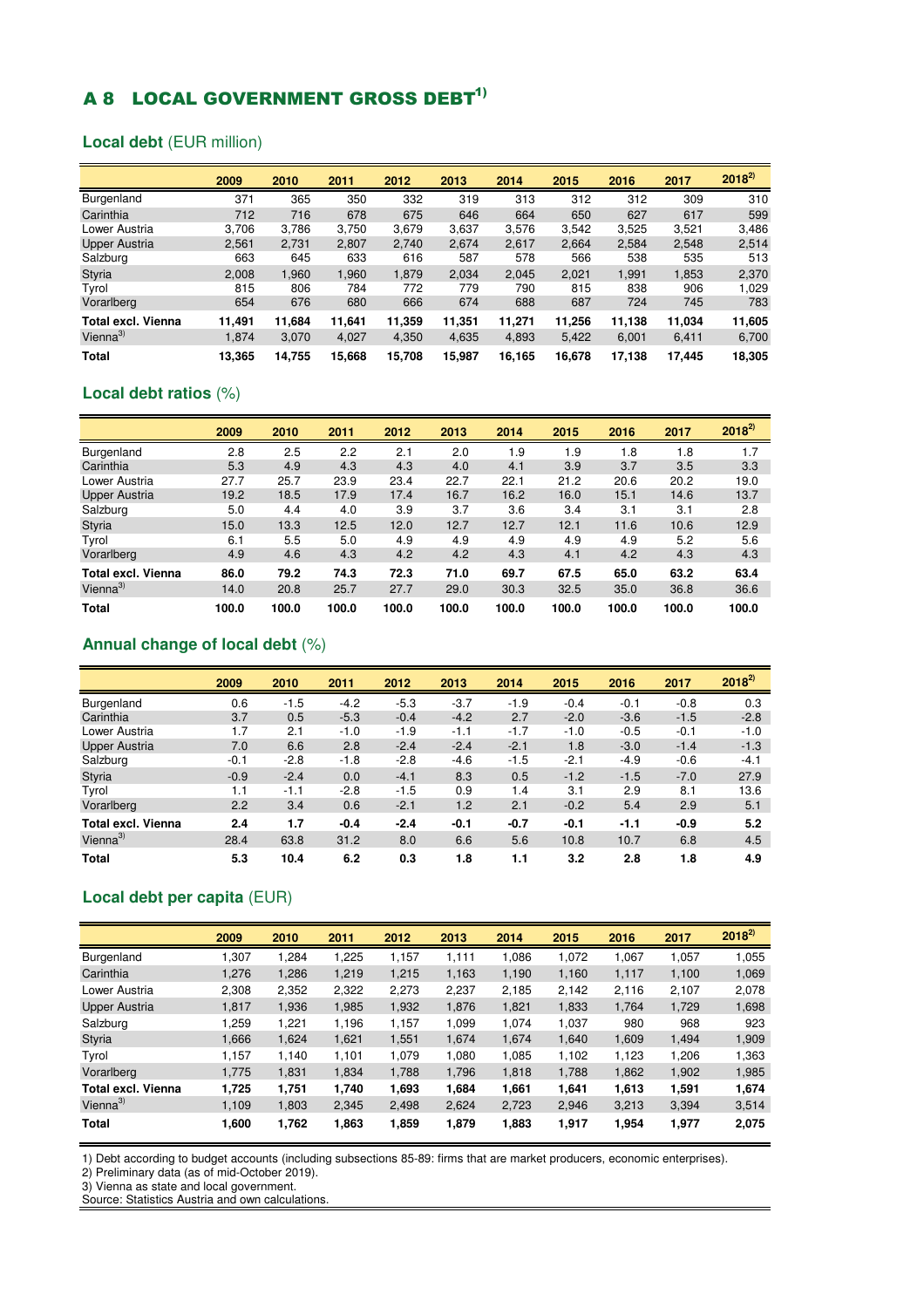## A 9 GENERAL GOVERNMENT DEBT – INTERNATIONAL COMPARISON

|                                                                                           | 2011  | 2012  | 2013  | 2014  | 2015  | 2016  | 2017  | 2018  | 2019  | 2020  |
|-------------------------------------------------------------------------------------------|-------|-------|-------|-------|-------|-------|-------|-------|-------|-------|
| Belgium                                                                                   | 103.5 | 104.8 | 105.5 | 107.0 | 105.2 | 104.9 | 101.8 | 100.1 | 99.5  | 99.6  |
| Germany                                                                                   | 79.8  | 81.1  | 78.7  | 75.7  | 72.1  | 69.2  | 65.3  | 61.9  | 59.2  | 56.8  |
| Estonia                                                                                   | 6.1   | 9.8   | 10.2  | 10.6  | 10.0  | 10.2  | 9.3   | 8.4   | 8.7   | 8.4   |
| Finland                                                                                   | 48.3  | 53.6  | 56.2  | 59.8  | 63.0  | 62.7  | 60.9  | 59.0  | 59.2  | 59.3  |
| France                                                                                    | 87.8  | 90.6  | 93.4  | 94.9  | 95.6  | 98.0  | 98.4  | 98.4  | 98.9  | 98.9  |
| Greece                                                                                    | 172.1 | 159.6 | 177.4 | 178.9 | 175.9 | 178.5 | 176.2 | 181.2 | 175.2 | 169.3 |
| Ireland                                                                                   | 111.1 | 119.9 | 119.9 | 104.4 | 76.7  | 73.9  | 67.8  | 63.6  | 59.0  | 53.9  |
| Italy                                                                                     | 119.7 | 126.5 | 132.4 | 135.4 | 135.3 | 134.8 | 134.1 | 134.8 | 136.2 | 136.8 |
| Latvia                                                                                    | 43.1  | 41.6  | 39.4  | 40.9  | 36.7  | 40.3  | 38.6  | 36.4  | 36.0  | 35.3  |
| Lithuania                                                                                 | 37.2  | 39.8  | 38.7  | 40.6  | 42.7  | 39.9  | 39.3  | 34.1  | 36.3  | 35.1  |
| Luxemburg                                                                                 | 18.7  | 22.0  | 23.7  | 22.7  | 22.0  | 20.1  | 22.4  | 21.0  | 19.6  | 19.2  |
| Malta                                                                                     | 70.2  | 67.7  | 68.4  | 63.4  | 57.8  | 55.5  | 50.3  | 45.8  | 43.3  | 41.0  |
| Netherlands                                                                               | 61.7  | 66.2  | 67.7  | 67.9  | 64.6  | 61.9  | 56.9  | 52.4  | 48.9  | 47.1  |
| <b>Austria</b>                                                                            | 82.4  | 81.9  | 81.3  | 84.1  | 84.9  | 82.9  | 78.3  | 74.0  | 69.9  | 67.2  |
| Portugal                                                                                  | 114.4 | 129.0 | 131.4 | 132.9 | 131.2 | 131.5 | 126.0 | 122.2 | 119.5 | 117.1 |
| Slovakia                                                                                  | 43.5  | 51.8  | 54.7  | 53.5  | 51.9  | 52.0  | 51.3  | 49.4  | 48.1  | 47.3  |
| Slovenia                                                                                  | 46.5  | 53.6  | 70.0  | 80.3  | 82.6  | 78.7  | 74.1  | 70.4  | 66.7  | 63.1  |
| Spain                                                                                     | 69.9  | 86.3  | 95.8  | 100.7 | 99.3  | 99.2  | 98.6  | 97.6  | 96.7  | 96.6  |
| Cyprus                                                                                    | 65.9  | 80.3  | 104.0 | 109.2 | 107.5 | 103.4 | 93.9  | 100.6 | 93.8  | 87.8  |
| Euro area-19                                                                              | 88.4  | 92.7  | 94.9  | 95.2  | 93.0  | 92.2  | 89.8  | 87.9  | 86.4  | 85.1  |
| <b>Bulgaria</b>                                                                           | 15.2  | 16.7  | 17.1  | 27.1  | 26.0  | 29.3  | 25.3  | 22.3  | 21.1  | 19.9  |
| <b>Denmark</b>                                                                            | 46.1  | 44.9  | 44.1  | 44.3  | 39.8  | 37.2  | 35.5  | 34.2  | 33.0  | 32.3  |
| Croatia                                                                                   | 64.3  | 70.1  | 81.1  | 84.7  | 84.4  | 81.0  | 78.0  | 74.8  | 71.2  | 67.7  |
| Poland                                                                                    | 54.1  | 53.7  | 55.7  | 50.4  | 51.3  | 54.2  | 50.6  | 48.9  | 47.4  | 45.5  |
| Romania                                                                                   | 34.0  | 37.0  | 37.6  | 39.2  | 37.8  | 37.3  | 35.1  | 35.0  | 35.5  | 37.2  |
| Sweden                                                                                    | 37.4  | 37.7  | 40.5  | 45.2  | 43.9  | 42.3  | 40.7  | 38.8  | 34.6  | 33.4  |
| Czech Republic                                                                            | 39.8  | 44.5  | 44.9  | 42.2  | 40.0  | 36.8  | 34.7  | 32.6  | 31.5  | 30.7  |
| Hungary                                                                                   | 80.8  | 78.6  | 77.4  | 76.8  | 76.1  | 75.5  | 72.9  | 70.2  | 68.2  | 66.7  |
| <b>EU-27</b>                                                                              | 82.4  | 86.4  | 88.4  | 88.6  | 86.6  | 85.8  | 83.3  | 81.4  | 79.8  | 78.4  |
| <b>United Kingdom</b>                                                                     | 80.1  | 83.2  | 84.2  | 86.2  | 86.9  | 86.8  | 86.3  | 85.9  | 85.2  | 84.7  |
| U.S.A.                                                                                    | 99.7  | 103.2 | 104.8 | 104.4 | 104.7 | 106.8 | 106.0 | 108.3 | 110.8 | 113.6 |
| Japan                                                                                     | 222.1 | 229.0 | 232.5 | 236.1 | 231.6 | 236.3 | 235.0 | 236.9 | 236.8 | 237.3 |
| Switzerland                                                                               | 29.8  | 30.6  | 30.3  | 30.6  | 30.0  | 28.9  | 29.3  | 27.6  | 26.8  | 25.7  |
| Source: European Commission (November 2019); Switzerland: national data (September 2019). |       |       |       |       |       |       |       |       |       |       |

## **General government gross debt** (% of the GDP)